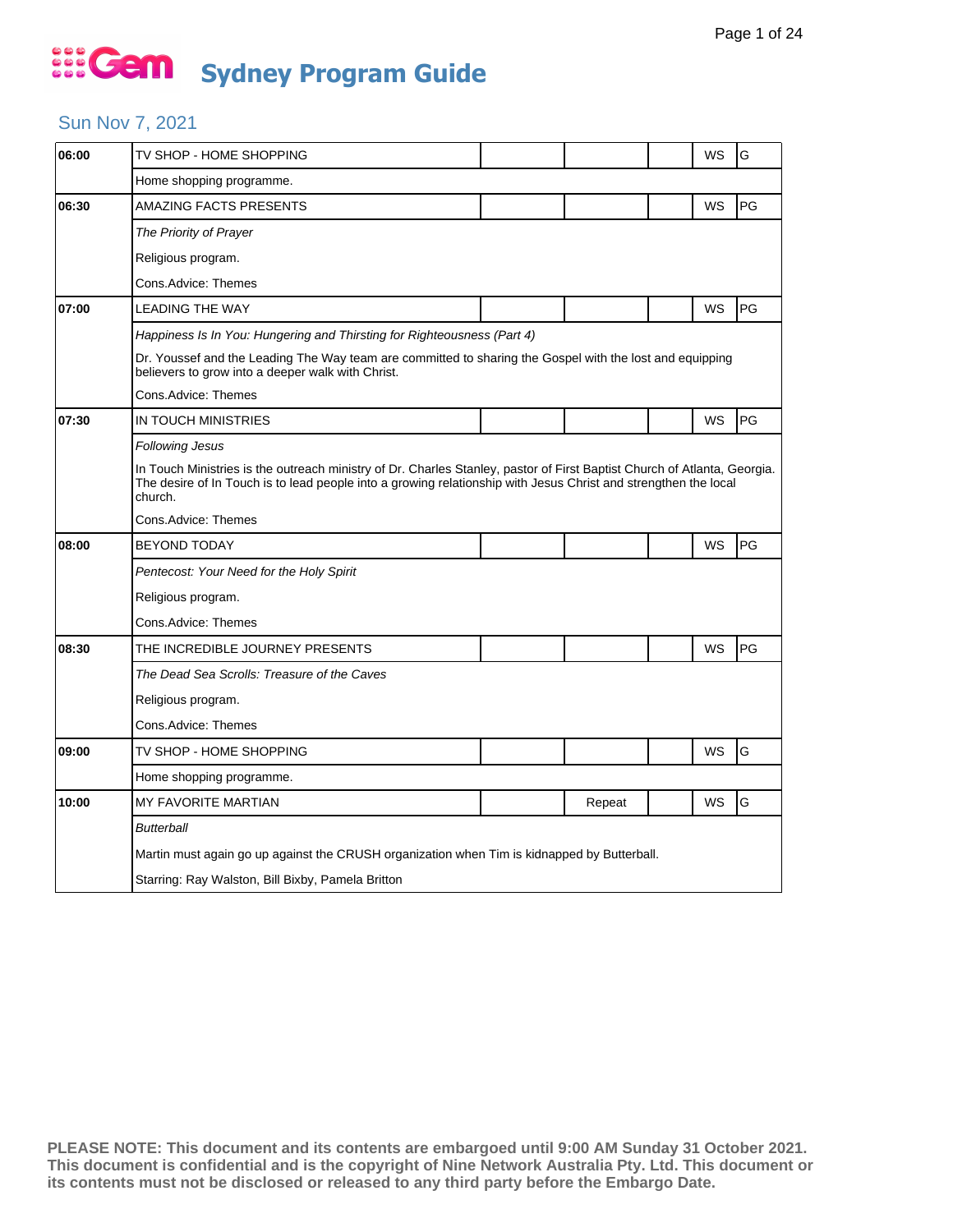#### Sun Nov 7, 2021

| 10:30 | EDGAR WALLACE MYSTERIES                                                                                                                                                                                                                                                                                                                                                                                         |      |           | Repeat |  | WS | PG |  |  |  |
|-------|-----------------------------------------------------------------------------------------------------------------------------------------------------------------------------------------------------------------------------------------------------------------------------------------------------------------------------------------------------------------------------------------------------------------|------|-----------|--------|--|----|----|--|--|--|
|       | The Rivals                                                                                                                                                                                                                                                                                                                                                                                                      |      |           |        |  |    |    |  |  |  |
|       | A pair of hoodlums steal a car in which there is a note - a ransom letter - directed to a wealthy man whose daughter<br>has just been kidnapped. The two gangsters stole the abductor's car and when they find the note, they decide to<br>take advantage of the situation and collect the money.                                                                                                               |      |           |        |  |    |    |  |  |  |
|       | Starring: Emrys Jones, Sarah Lawson, Patrick Barr                                                                                                                                                                                                                                                                                                                                                               |      |           |        |  |    |    |  |  |  |
|       | Cons.Advice: Some Violence                                                                                                                                                                                                                                                                                                                                                                                      |      |           |        |  |    |    |  |  |  |
| 11:45 | THE GARDEN GURUS                                                                                                                                                                                                                                                                                                                                                                                                |      | Captioned | Repeat |  | WS | G  |  |  |  |
|       | This week on The Garden Gurus, Trevor has an exciting new habitat to explore with some friendly parrots. Later,<br>Darren creates a show stopping vertical garden and Bonnie has a garden hose to suit every gardener's needs.                                                                                                                                                                                  |      |           |        |  |    |    |  |  |  |
| 12:15 | <b>GETAWAY</b>                                                                                                                                                                                                                                                                                                                                                                                                  |      | Captioned | Repeat |  | WS | PG |  |  |  |
|       | This week on Getaway Lincoln Lewis is off on the hunt for truffles in Queensland's Granite Belt, we take a drive<br>down the NSW South Coast plus a relaxing escape to a South Pacific paradise.                                                                                                                                                                                                                |      |           |        |  |    |    |  |  |  |
| 12:45 | CHASE A CROOKED SHADOW                                                                                                                                                                                                                                                                                                                                                                                          | 1958 | Captioned | Repeat |  |    | PG |  |  |  |
|       | Chase A Crooked Shadow                                                                                                                                                                                                                                                                                                                                                                                          |      |           |        |  |    |    |  |  |  |
|       | A Spanish heiress is confronted by a young man who claims to be her brother, supposedly killed in a car accident in<br>South America. Her trusted Uncle, in on the fraud, aids the police in establishing his identity, and his claim to the<br>fortune.                                                                                                                                                        |      |           |        |  |    |    |  |  |  |
|       | Starring: Richard Todd, Anne Baxter, Herbert Lom                                                                                                                                                                                                                                                                                                                                                                |      |           |        |  |    |    |  |  |  |
|       | Cons. Advice: Adult Themes                                                                                                                                                                                                                                                                                                                                                                                      |      |           |        |  |    |    |  |  |  |
| 14:35 | AGATHA CHRISTIE'S MURDER ON THE<br>ORIENT EXPRESS                                                                                                                                                                                                                                                                                                                                                               | 1974 | Captioned | Repeat |  | WS | PG |  |  |  |
|       | Agatha Christie's Murder On The Orient Express                                                                                                                                                                                                                                                                                                                                                                  |      |           |        |  |    |    |  |  |  |
|       | The year is 1935 and aboard the Orient Express bound for Calais, a sinister American millionaire is found murdered<br>in his compartment. It's a cunning crime, one that's worthy of the renowned detective Hercule Poirot who, by<br>coincidence is aboard the train.                                                                                                                                          |      |           |        |  |    |    |  |  |  |
|       | Starring: Albert Finney, Ingrid Bergman                                                                                                                                                                                                                                                                                                                                                                         |      |           |        |  |    |    |  |  |  |
|       | Cons. Advice: Some Violence, Sexual References                                                                                                                                                                                                                                                                                                                                                                  |      |           |        |  |    |    |  |  |  |
| 17:10 | <b>BREAKFAST AT TIFFANY'S</b>                                                                                                                                                                                                                                                                                                                                                                                   | 1961 | Captioned | Repeat |  |    | PG |  |  |  |
|       | Breakfast At Tiffany's                                                                                                                                                                                                                                                                                                                                                                                          |      |           |        |  |    |    |  |  |  |
|       | Winner of 2 Academy Awards. Audrey Hepburn is a young girl who lives by her wits and charm, and chases the<br>blues by visiting Tiffany's. The men in her life include a young writer, a Brazilian millionaire, an ex-mobster, a Texas<br>horse doctor and a Japanese photographer. Based on the novel by Truman Capote. Stars Audrey Hepburn, George<br>Peppard, Patricia Neal, Buddy Ebsen and Mickey Rooney. |      |           |        |  |    |    |  |  |  |
|       | Starring: Audrey Hepburn, George Peppard, Patricia Neal                                                                                                                                                                                                                                                                                                                                                         |      |           |        |  |    |    |  |  |  |
|       | Cons. Advice: Adult Themes                                                                                                                                                                                                                                                                                                                                                                                      |      |           |        |  |    |    |  |  |  |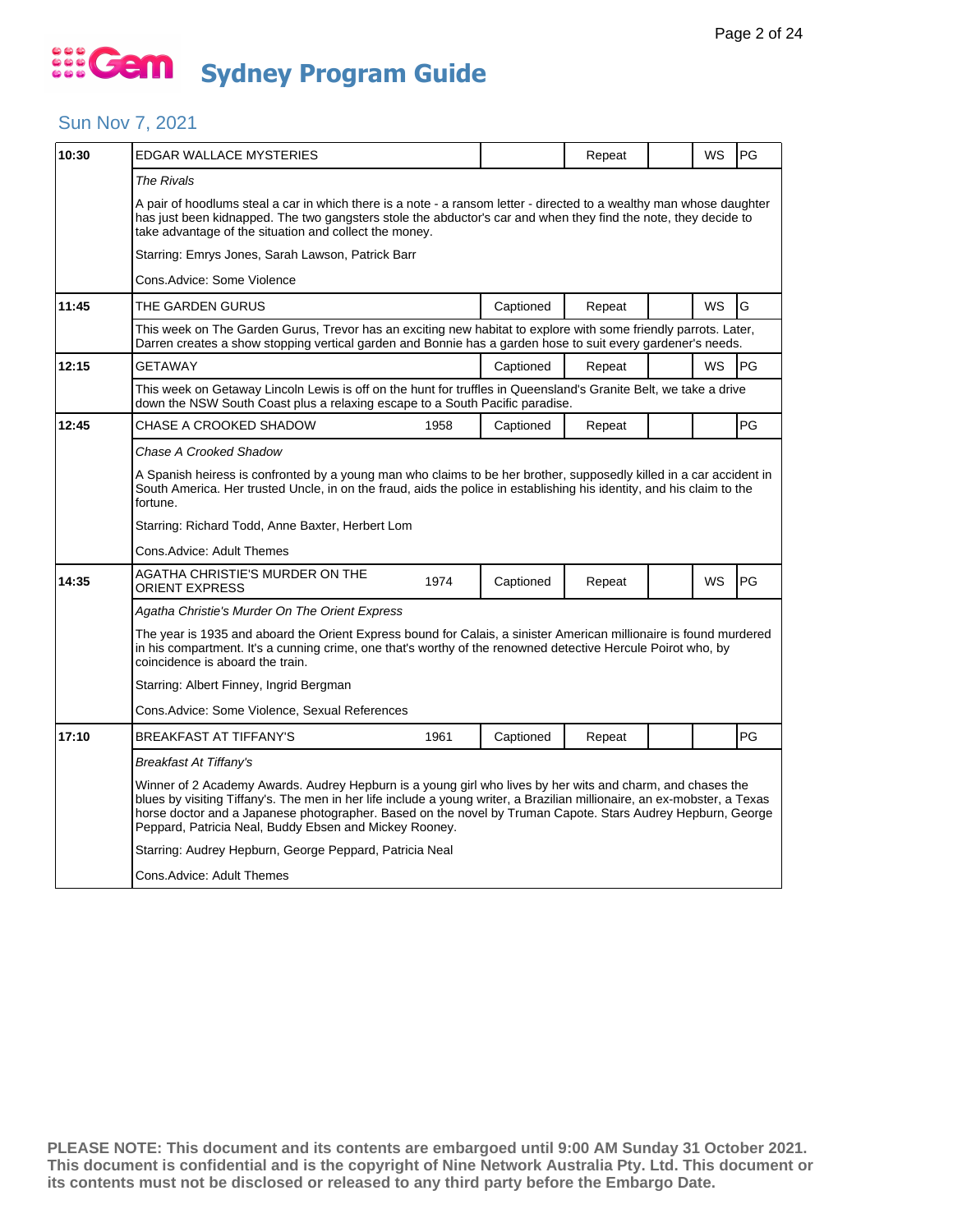### Sun Nov 7, 2021

| AGATHA RAISIN                                                                                                                                                                                                                                              |           | Repeat                                                                                                                        |  | WS | PG        |  |  |  |
|------------------------------------------------------------------------------------------------------------------------------------------------------------------------------------------------------------------------------------------------------------|-----------|-------------------------------------------------------------------------------------------------------------------------------|--|----|-----------|--|--|--|
| The Day The Floods Came                                                                                                                                                                                                                                    |           |                                                                                                                               |  |    |           |  |  |  |
| The murder of a bride throws the village into shock. Ignoring warnings Agatha investigates, but soon finds she's in<br>desperate danger.                                                                                                                   |           |                                                                                                                               |  |    |           |  |  |  |
| Starring: Ashley Jensen, Matt McCooey, Mathew Horne                                                                                                                                                                                                        |           |                                                                                                                               |  |    |           |  |  |  |
| CORONER                                                                                                                                                                                                                                                    |           |                                                                                                                               |  | WS | <b>MA</b> |  |  |  |
| Crispr Sistr                                                                                                                                                                                                                                               |           |                                                                                                                               |  |    |           |  |  |  |
| Jenny and Donovan investigate the death of a lab technician, but Jenny's personal interest in the lab risks getting in<br>the way of the case.                                                                                                             |           |                                                                                                                               |  |    |           |  |  |  |
| Starring: Ehren Kassam, Tamara Podemski, Eric Bruneau                                                                                                                                                                                                      |           |                                                                                                                               |  |    |           |  |  |  |
|                                                                                                                                                                                                                                                            |           |                                                                                                                               |  |    |           |  |  |  |
| CHICAGO PD                                                                                                                                                                                                                                                 | Captioned |                                                                                                                               |  | WS | <b>MA</b> |  |  |  |
| You Never Know Who's Who                                                                                                                                                                                                                                   |           |                                                                                                                               |  |    |           |  |  |  |
| The discovery of a body leads to a cache of weapons, which then leads Intelligence on a strange investigation into a<br>team of "operatives" that are targeting criminals within the city. Roman treats a sick young boy to a day at the 21st<br>district. |           |                                                                                                                               |  |    |           |  |  |  |
| Starring: Jason Beghe, Jesse Lee Soffer, Patrick John Flueger                                                                                                                                                                                              |           |                                                                                                                               |  |    |           |  |  |  |
| Cons.Advice: Strong Adult Themes, Strong Violence                                                                                                                                                                                                          |           |                                                                                                                               |  |    |           |  |  |  |
| CHICAGO PD                                                                                                                                                                                                                                                 | Captioned |                                                                                                                               |  | WS | <b>MA</b> |  |  |  |
| A Dead Kid, A Notebook and a lot of Maybes                                                                                                                                                                                                                 |           |                                                                                                                               |  |    |           |  |  |  |
| Intelligence tries to find a missing teenage boy they believe could be a threat to the students at his wealthy school<br>when they find disturbing drawings in his notebook.                                                                               |           |                                                                                                                               |  |    |           |  |  |  |
|                                                                                                                                                                                                                                                            |           |                                                                                                                               |  |    |           |  |  |  |
| Cons.Advice: Strong Adult Themes, Strong Violence                                                                                                                                                                                                          |           |                                                                                                                               |  |    |           |  |  |  |
| CHICAGO MED                                                                                                                                                                                                                                                | Captioned | Repeat                                                                                                                        |  | WS | M         |  |  |  |
| Ties That Bind                                                                                                                                                                                                                                             |           |                                                                                                                               |  |    |           |  |  |  |
| Ethan tries to diagnose a man with no symptoms; Sarah uses pepper spray on an aggressive patient; Will treats a<br>young couple willing to sacrifice anything to have a baby; Natalie must inform a woman that she was sterilised as a<br>young girl.      |           |                                                                                                                               |  |    |           |  |  |  |
| Starring: Nick Gehlfuss, Yaya DaCosta, Torrey DeVitto                                                                                                                                                                                                      |           |                                                                                                                               |  |    |           |  |  |  |
|                                                                                                                                                                                                                                                            |           |                                                                                                                               |  |    |           |  |  |  |
| Cons.Advice: Medical Procedures, Adult Themes                                                                                                                                                                                                              |           |                                                                                                                               |  |    |           |  |  |  |
| <b>MY FAVORITE MARTIAN</b>                                                                                                                                                                                                                                 |           | Repeat                                                                                                                        |  | WS | G         |  |  |  |
| <b>Butterball</b>                                                                                                                                                                                                                                          |           |                                                                                                                               |  |    |           |  |  |  |
| Martin must again go up against the CRUSH organization when Tim is kidnapped by Butterball.                                                                                                                                                                |           |                                                                                                                               |  |    |           |  |  |  |
|                                                                                                                                                                                                                                                            |           | Cons.Advice: Medical Procedures, Adult Themes, Some Violence<br>Starring: Jason Beghe, Jesse Lee Soffer, Patrick John Flueger |  |    |           |  |  |  |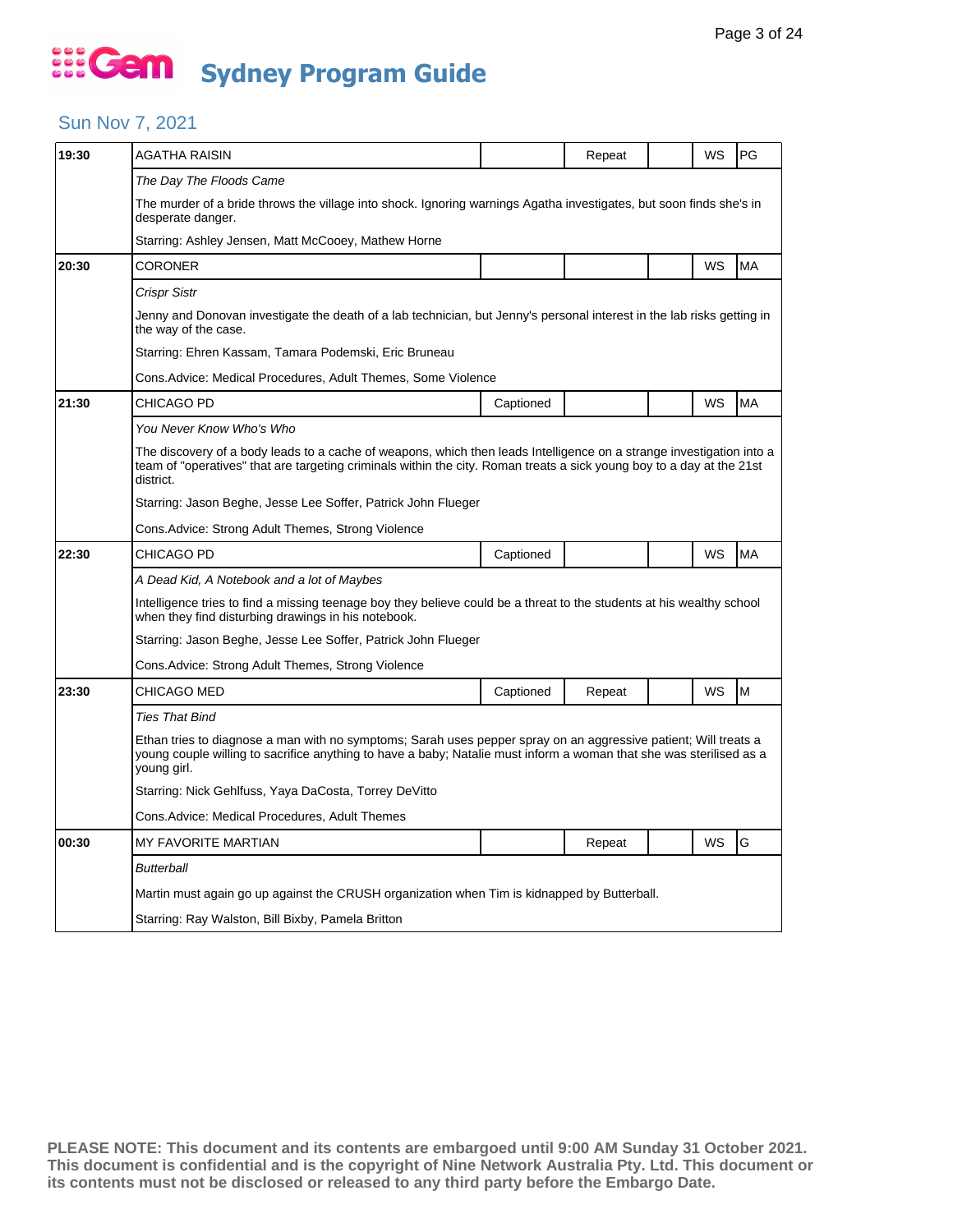#### Sun Nov 7, 2021

| 01:00 | TV SHOP - HOME SHOPPING                                                                                                                                                      |  | Repeat |  | WS | ١G   |  |  |  |
|-------|------------------------------------------------------------------------------------------------------------------------------------------------------------------------------|--|--------|--|----|------|--|--|--|
|       | Home shopping programme.                                                                                                                                                     |  |        |  |    |      |  |  |  |
| 04:30 | <b>JOYCE MEYER</b>                                                                                                                                                           |  |        |  | WS | IPG. |  |  |  |
|       | Super-Natural Living Part 1                                                                                                                                                  |  |        |  |    |      |  |  |  |
|       | Joyce Meyer, one of the world's leading practical Bible teachers and New York Times best-selling author, shares<br>encouragement and advice to help people enjoy daily life. |  |        |  |    |      |  |  |  |
|       | Cons.Advice: Themes                                                                                                                                                          |  |        |  |    |      |  |  |  |
| 05:00 | TV SHOP - HOME SHOPPING                                                                                                                                                      |  | Repeat |  | WS | 1G   |  |  |  |
|       | Home shopping programme.                                                                                                                                                     |  |        |  |    |      |  |  |  |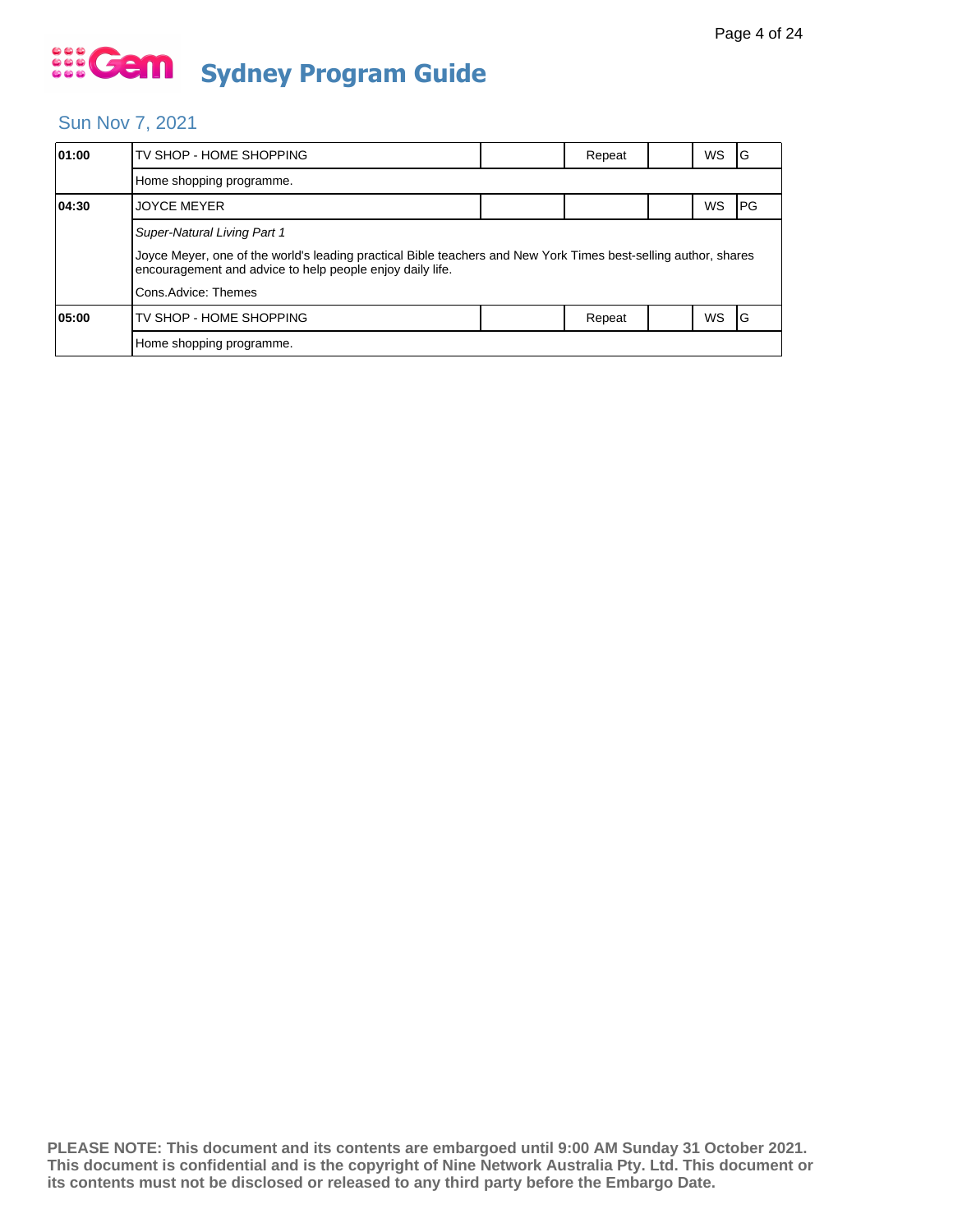#### Mon Nov 8, 2021

| 06:00 | TV SHOP - HOME SHOPPING                                                                                                                                                                                                                                                                 |           | Repeat |  | WS | G  |  |  |
|-------|-----------------------------------------------------------------------------------------------------------------------------------------------------------------------------------------------------------------------------------------------------------------------------------------|-----------|--------|--|----|----|--|--|
|       | Home shopping programme.                                                                                                                                                                                                                                                                |           |        |  |    |    |  |  |
| 07:00 | <b>CREFLO DOLLAR MINISTRIES</b>                                                                                                                                                                                                                                                         |           |        |  | WS | PG |  |  |
|       | It's A New Day (Part 1 of 2)                                                                                                                                                                                                                                                            |           |        |  |    |    |  |  |
|       | Religious Programme.                                                                                                                                                                                                                                                                    |           |        |  |    |    |  |  |
|       | Cons.Advice: Themes                                                                                                                                                                                                                                                                     |           |        |  |    |    |  |  |
| 07:30 | TV SHOP - HOME SHOPPING                                                                                                                                                                                                                                                                 |           | Repeat |  | WS | G  |  |  |
|       | Home shopping programme.                                                                                                                                                                                                                                                                |           |        |  |    |    |  |  |
| 09:30 | NEWSTYLE DIRECT                                                                                                                                                                                                                                                                         |           | Repeat |  | WS | G  |  |  |
|       | <b>Pic Gold</b>                                                                                                                                                                                                                                                                         |           |        |  |    |    |  |  |
|       | Home shopping programme.                                                                                                                                                                                                                                                                |           |        |  |    |    |  |  |
| 10:00 | DANOZ                                                                                                                                                                                                                                                                                   |           |        |  | WS | G  |  |  |
|       | H <sub>2</sub> O HD                                                                                                                                                                                                                                                                     |           |        |  |    |    |  |  |
|       | Home shopping programme.                                                                                                                                                                                                                                                                |           |        |  |    |    |  |  |
| 10:30 | <b>POINTLESS</b>                                                                                                                                                                                                                                                                        | Captioned | Repeat |  | WS | PG |  |  |
|       | Hosted by Alexander Armstrong with assistance from Richard Osman. In each episode four teams of two<br>contestants attempt to find correct but obscure answers to four rounds of general knowledge questions, with the<br>winning team eligible to compete for the show's cash jackpot. |           |        |  |    |    |  |  |
| 11:30 | <b>MY FAVORITE MARTIAN</b>                                                                                                                                                                                                                                                              |           | Repeat |  | WS | G  |  |  |
|       | When A Martian Makes His Violin Cry                                                                                                                                                                                                                                                     |           |        |  |    |    |  |  |
|       | When a gypsy puts a curse on Mrs. Brown, Martin is unable to reverse it because his antennae are out of order.                                                                                                                                                                          |           |        |  |    |    |  |  |
|       | Starring: Ray Walston, Bill Bixby, Pamela Britton                                                                                                                                                                                                                                       |           |        |  |    |    |  |  |
| 12:00 | AGATHA RAISIN                                                                                                                                                                                                                                                                           |           | Repeat |  | WS | PG |  |  |
|       | The Day The Floods Came                                                                                                                                                                                                                                                                 |           |        |  |    |    |  |  |
|       | The murder of a bride throws the village into shock. Ignoring warnings Agatha investigates, but soon finds she's in<br>desperate danger.                                                                                                                                                |           |        |  |    |    |  |  |
|       | Starring: Ashley Jensen, Matt McCooey, Mathew Horne                                                                                                                                                                                                                                     |           |        |  |    |    |  |  |
| 13:00 | DAYS OF OUR LIVES                                                                                                                                                                                                                                                                       |           |        |  | WS | M  |  |  |
|       | Xander grills Kristen about her visitor; Charlie becomes wary of Claire's friendship with Ben.                                                                                                                                                                                          |           |        |  |    |    |  |  |
|       | Starring: Kristian Alfonso, John Aniston, Camila Banus                                                                                                                                                                                                                                  |           |        |  |    |    |  |  |
|       | Cons.Advice: Themes                                                                                                                                                                                                                                                                     |           |        |  |    |    |  |  |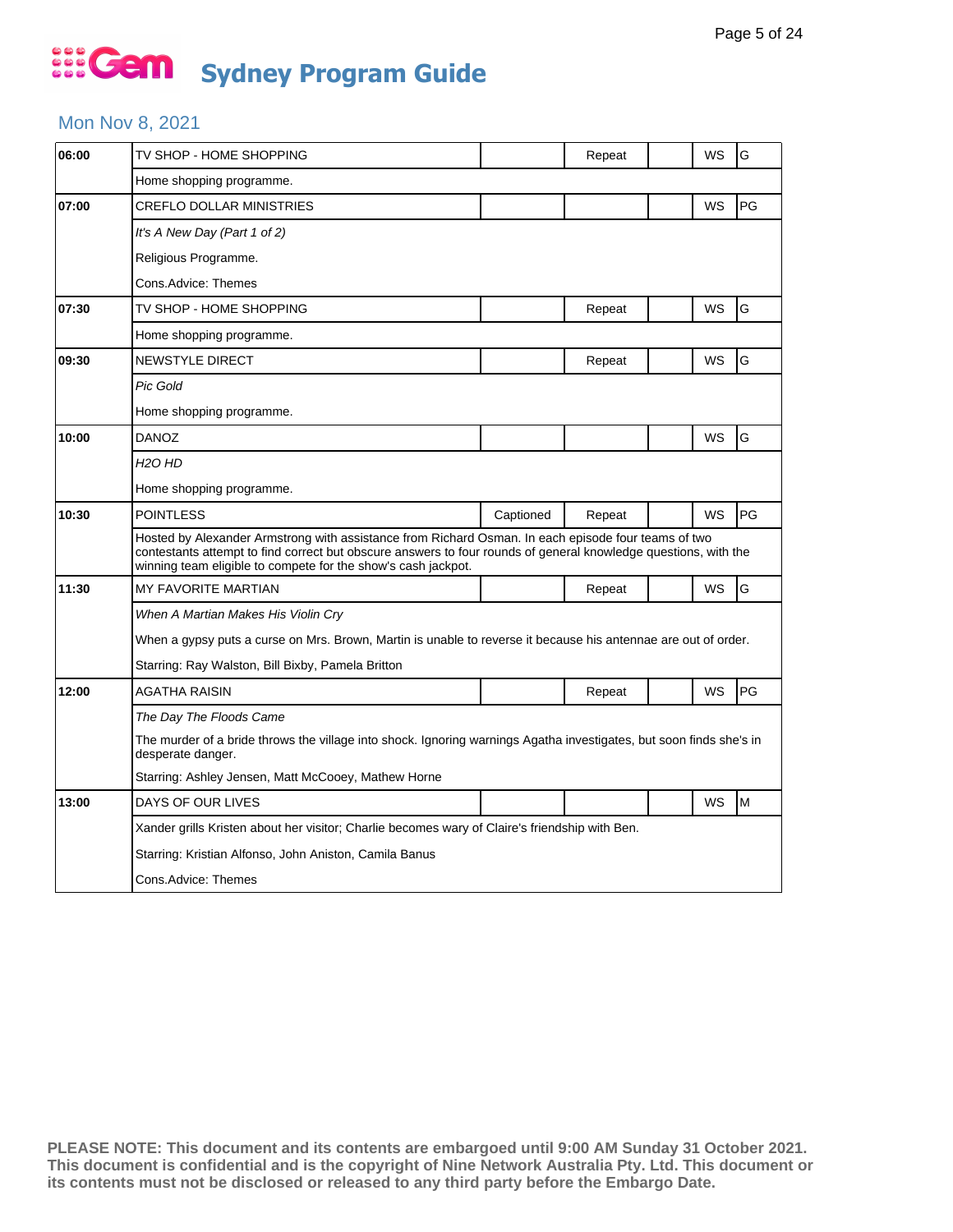#### Mon Nov 8, 2021

| 13:55 | THE YOUNG AND THE RESTLESS                                                                                                                                                                                                                                                                                               |      |           |        |  | WS        | PG         |  |  |
|-------|--------------------------------------------------------------------------------------------------------------------------------------------------------------------------------------------------------------------------------------------------------------------------------------------------------------------------|------|-----------|--------|--|-----------|------------|--|--|
|       | Victor encourages Nick and Adam to make amends. Chelsea seeks forgiveness.                                                                                                                                                                                                                                               |      |           |        |  |           |            |  |  |
|       | Starring: Eric Braeden, Sasha Calle, Sharon Case, Jason Canela                                                                                                                                                                                                                                                           |      |           |        |  |           |            |  |  |
| 14:50 | TALKING HONEY - RELATIONSHIP<br><b>SPECIALS</b>                                                                                                                                                                                                                                                                          |      | Captioned |        |  |           | PG         |  |  |
|       |                                                                                                                                                                                                                                                                                                                          |      |           |        |  |           |            |  |  |
|       | Neighbourly squabbles are almost a rite of passage in life. Here, the Talking Honey panel talks about the delicate<br>task of asking your next-door-neighbours to back off.                                                                                                                                              |      |           |        |  |           |            |  |  |
| 15:00 | JULES VERNE'S ROCKET TO THE MOON                                                                                                                                                                                                                                                                                         | 1967 | Captioned | Repeat |  | <b>WS</b> | G          |  |  |
|       | Jules Verne's Rocket To The Moon                                                                                                                                                                                                                                                                                         |      |           |        |  |           |            |  |  |
|       | Phineas T Barnum and friends finance the first flight to the moon but find the task a little above them. They attempt<br>to blast their rocket into orbit from a massive gun barrel built into the side of a Welsh mountain, but money troubles,<br>spies and saboteurs ensure that the plan is doomed before it starts. |      |           |        |  |           |            |  |  |
|       | Starring: Burl Ives, Troy Donahue, Jimmy Clitheroe                                                                                                                                                                                                                                                                       |      |           |        |  |           |            |  |  |
| 17:30 | SECRET LIFE OF THE ZOO                                                                                                                                                                                                                                                                                                   |      | Captioned | Repeat |  | <b>WS</b> | <b>IPG</b> |  |  |
|       | Observational documentary series capturing in incredible detail, the remarkable behaviour of the animals at Chester<br>Zoo, in Cheshire, England and their relationships with their keepers.                                                                                                                             |      |           |        |  |           |            |  |  |
|       | Cons.Advice: Themes                                                                                                                                                                                                                                                                                                      |      |           |        |  |           |            |  |  |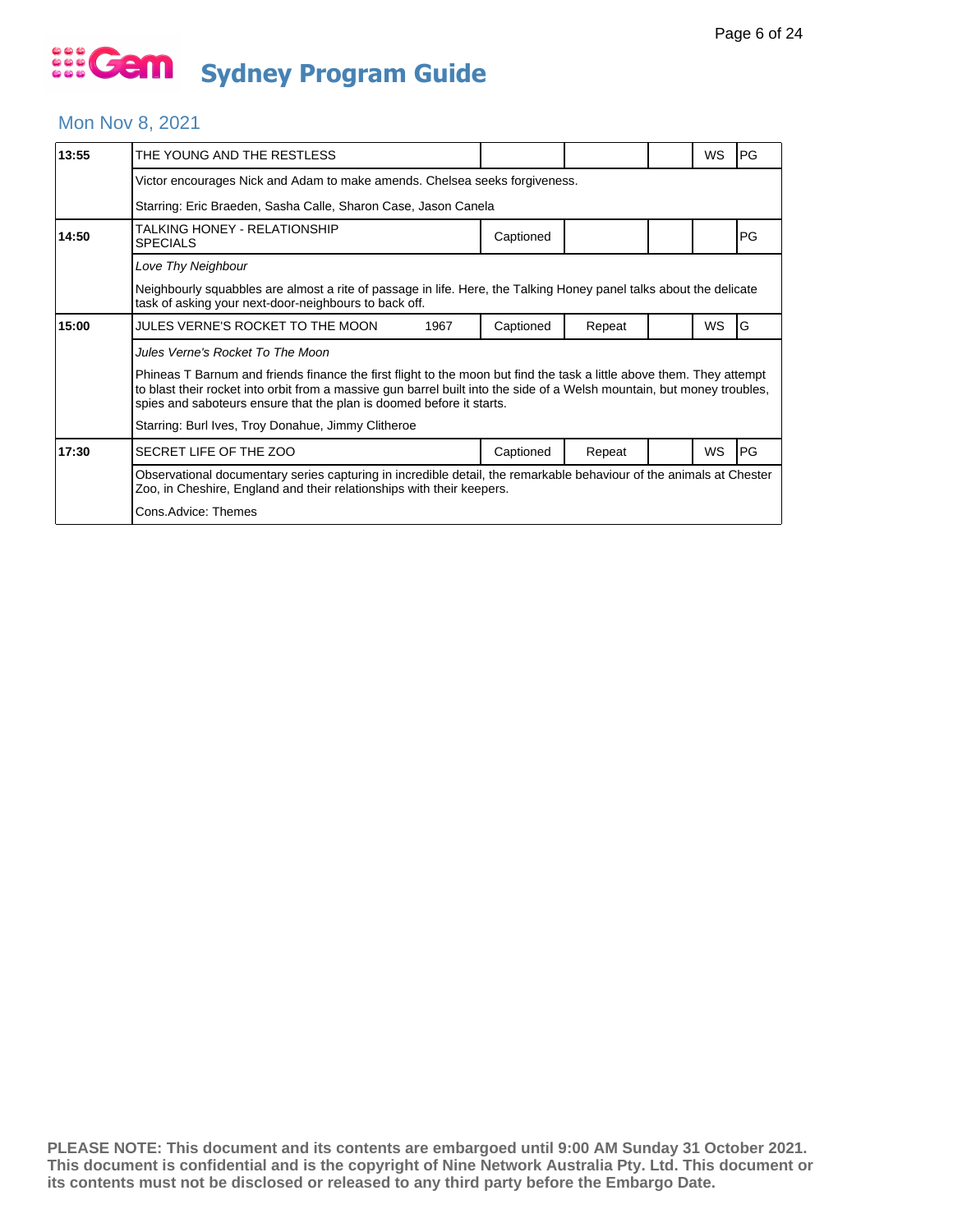#### Mon Nov 8, 2021

| 18:30 | ANTIQUES ROADSHOW                                                                                                                                                                                                                                             | Captioned | Repeat |  | WS        | G         |  |  |
|-------|---------------------------------------------------------------------------------------------------------------------------------------------------------------------------------------------------------------------------------------------------------------|-----------|--------|--|-----------|-----------|--|--|
|       | Polesden Lacey 2                                                                                                                                                                                                                                              |           |        |  |           |           |  |  |
|       | Fiona Bruce travels across various regions of the United Kingdom, appraising antiques brought in by the local<br>people. You'd be amazed at how much a seemingly inexpensive antique can be worth.                                                            |           |        |  |           |           |  |  |
| 19:30 | <b>POIROT</b>                                                                                                                                                                                                                                                 |           | Repeat |  | <b>WS</b> | PG        |  |  |
|       | One, Two Buckle My Shoe Part 2                                                                                                                                                                                                                                |           |        |  |           |           |  |  |
|       | After Poirot pays a routine visit to his dentist, the doctor apparently shoots himself to death a short time later. Chief<br>Inspector Japp appropriately recruits the detective as both witness and consultant.                                              |           |        |  |           |           |  |  |
|       | Starring: David Suchet, Hugh Fraser, Philip Jackson                                                                                                                                                                                                           |           |        |  |           |           |  |  |
|       | Cons.Advice: Some Violence, Adult Themes                                                                                                                                                                                                                      |           |        |  |           |           |  |  |
| 20:40 | AGATHA CHRISTIE'S MARPLE                                                                                                                                                                                                                                      |           | Repeat |  |           | PG        |  |  |
|       | A Caribbean Mystery                                                                                                                                                                                                                                           |           |        |  |           |           |  |  |
|       | While staying in the Caribbean, Miss Marple learns that one of her fellow guests, Major Palgrave, has a photo of a<br>serial killer. Before he shows it to her, he recognises someone and quickly puts it away. The next day he is found<br>dead in his room. |           |        |  |           |           |  |  |
|       | Starring: Julia McKenzie, Stephen Churchett, Greg Bennett                                                                                                                                                                                                     |           |        |  |           |           |  |  |
|       | Cons.Advice: Mild Violence                                                                                                                                                                                                                                    |           |        |  |           |           |  |  |
| 22:40 | LAW & ORDER: CRIMINAL INTENT                                                                                                                                                                                                                                  | Captioned |        |  | <b>WS</b> | <b>MA</b> |  |  |
|       | Grow                                                                                                                                                                                                                                                          |           |        |  |           |           |  |  |
|       | Bobby and Nicole Wallace match wits again as he and Eames attempt to solve the murder of a health inspector.                                                                                                                                                  |           |        |  |           |           |  |  |
|       | Starring: Kathryn Erbe, Vincent D'Onofrio, Jamey Sheridan                                                                                                                                                                                                     |           |        |  |           |           |  |  |
|       | Cons.Advice: Strong Adult Themes, Some Violence                                                                                                                                                                                                               |           |        |  |           |           |  |  |
| 23:40 | THE ENEMY WITHIN                                                                                                                                                                                                                                              | Captioned | Repeat |  | WS        | M         |  |  |
|       | Eye of Horus                                                                                                                                                                                                                                                  |           |        |  |           |           |  |  |
|       | After a bomb explodes in Jersey City, the Colntel team captures a key planner who can lead them to Tal, the<br>mastermind behind the bombing; Shepherd and Keaton end up on a mission to stop another bomb from going off.                                    |           |        |  |           |           |  |  |
|       | Starring: Jennifer Carpenter, Morris Chestnut, Raza Jaffrey                                                                                                                                                                                                   |           |        |  |           |           |  |  |
|       | Cons.Advice: Mature Themes, Some Violence                                                                                                                                                                                                                     |           |        |  |           |           |  |  |
| 00:35 | ANTIQUES ROADSHOW                                                                                                                                                                                                                                             | Captioned | Repeat |  | WS        | G         |  |  |
|       | Polesden Lacey 2 Part 1                                                                                                                                                                                                                                       |           |        |  |           |           |  |  |
|       | Fiona Bruce travels across various regions of the United Kingdom, appraising antiques brought in by the local<br>people. You'd be amazed at how much a seemingly inexpensive antique can be worth.                                                            |           |        |  |           |           |  |  |
| 01:00 | TV SHOP - HOME SHOPPING                                                                                                                                                                                                                                       |           | Repeat |  | <b>WS</b> | G         |  |  |
|       | Home shopping programme.                                                                                                                                                                                                                                      |           |        |  |           |           |  |  |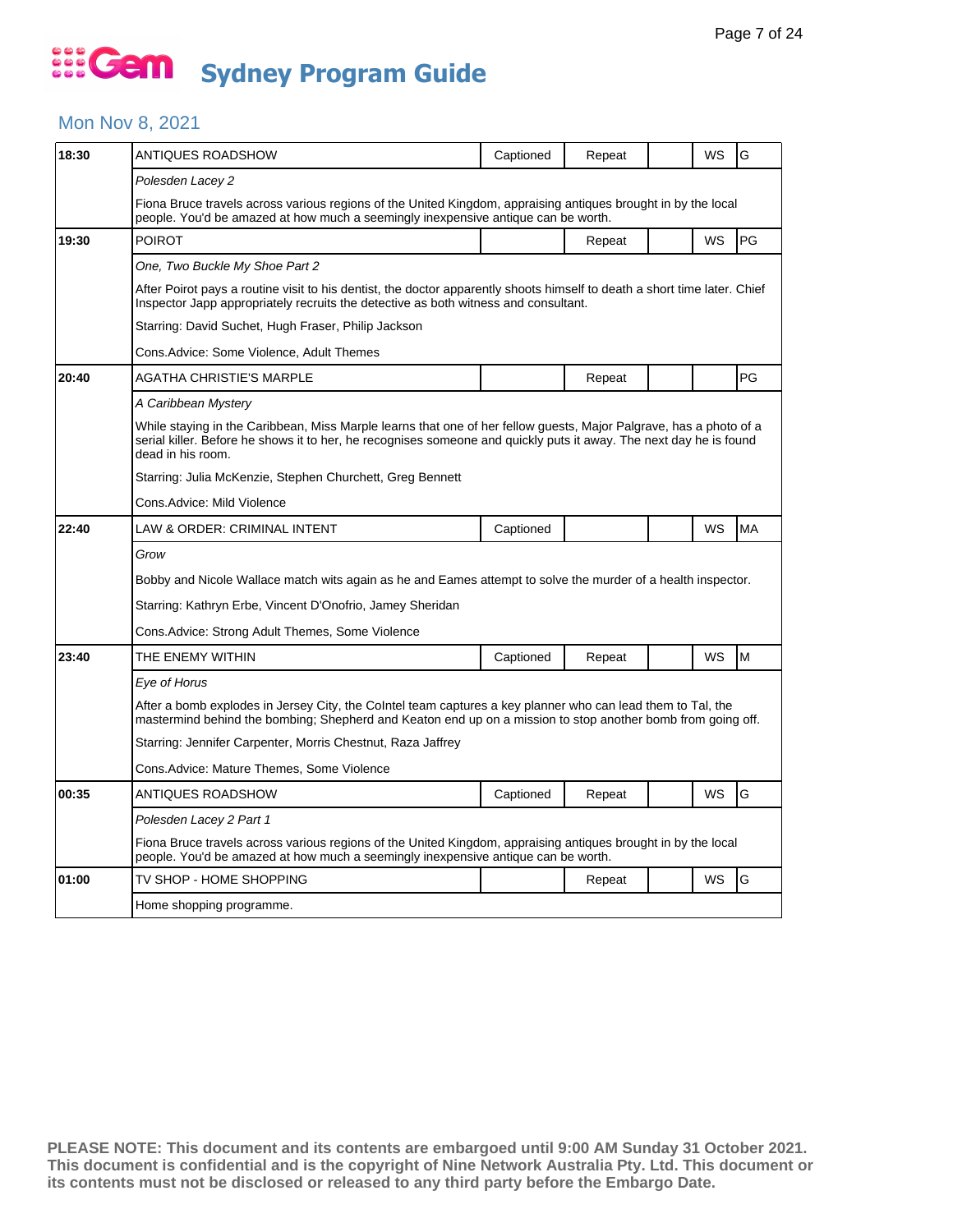#### Mon Nov 8, 2021

| 01:30 | GIDEON'S WAY                                                                                                                                                                 |  | Repeat |  |    | PG |  |  |  |
|-------|------------------------------------------------------------------------------------------------------------------------------------------------------------------------------|--|--------|--|----|----|--|--|--|
|       | Subway To Revenge                                                                                                                                                            |  |        |  |    |    |  |  |  |
|       | Gideon tries to work out who wants a mild-mannered accountant named James Lane dead.                                                                                         |  |        |  |    |    |  |  |  |
|       | Starring: John Gregson, Alexander Davion, Daphne Anderson                                                                                                                    |  |        |  |    |    |  |  |  |
| 02:30 | TV SHOP - HOME SHOPPING                                                                                                                                                      |  | Repeat |  | WS | G  |  |  |  |
|       | Home shopping programme.                                                                                                                                                     |  |        |  |    |    |  |  |  |
| 04:30 | <b>JOYCE MEYER</b>                                                                                                                                                           |  |        |  | WS | PG |  |  |  |
|       | <b>Super-Natural Living Part 2</b>                                                                                                                                           |  |        |  |    |    |  |  |  |
|       | Joyce Meyer, one of the world's leading practical Bible teachers and New York Times best-selling author, shares<br>encouragement and advice to help people enjoy daily life. |  |        |  |    |    |  |  |  |
|       | Cons.Advice: Themes                                                                                                                                                          |  |        |  |    |    |  |  |  |
| 05:00 | TV SHOP - HOME SHOPPING                                                                                                                                                      |  | Repeat |  | WS | ١G |  |  |  |
|       | Home shopping programme.                                                                                                                                                     |  |        |  |    |    |  |  |  |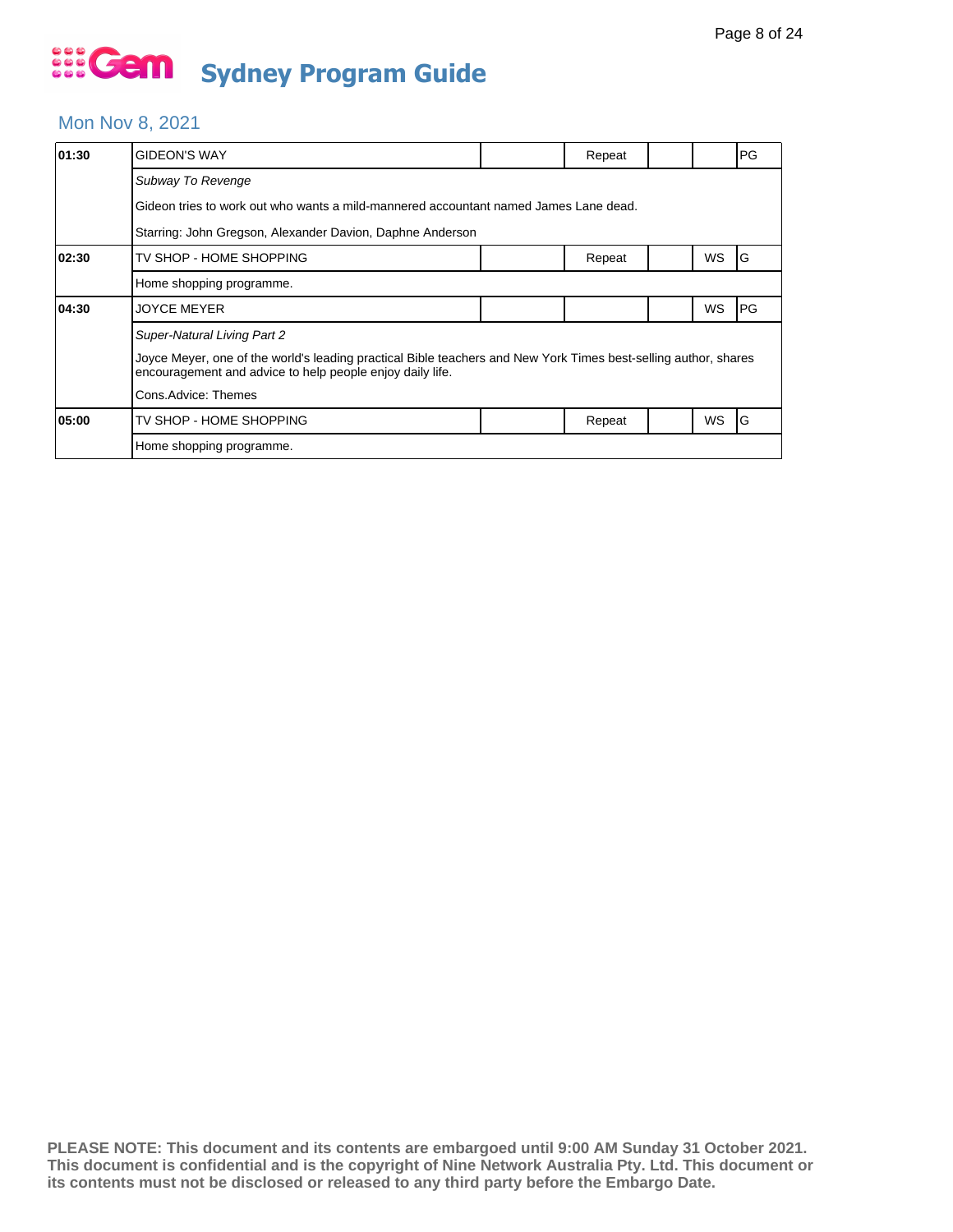### Tue Nov 9, 2021

| 06:00 | TV SHOP - HOME SHOPPING                                                                                                                                                                                                                                                                 |           | Repeat |  | WS | G  |  |  |
|-------|-----------------------------------------------------------------------------------------------------------------------------------------------------------------------------------------------------------------------------------------------------------------------------------------|-----------|--------|--|----|----|--|--|
|       | Home shopping programme.                                                                                                                                                                                                                                                                |           |        |  |    |    |  |  |
| 07:00 | <b>CREFLO DOLLAR MINISTRIES</b>                                                                                                                                                                                                                                                         |           |        |  | WS | PG |  |  |
|       | It's A New Day (Part 2 of 2)                                                                                                                                                                                                                                                            |           |        |  |    |    |  |  |
|       | Religious Programme.                                                                                                                                                                                                                                                                    |           |        |  |    |    |  |  |
|       | Cons.Advice: Themes                                                                                                                                                                                                                                                                     |           |        |  |    |    |  |  |
| 07:30 | TV SHOP - HOME SHOPPING                                                                                                                                                                                                                                                                 |           | Repeat |  | WS | G  |  |  |
|       | Home shopping programme.                                                                                                                                                                                                                                                                |           |        |  |    |    |  |  |
| 09:30 | NEWSTYLE DIRECT                                                                                                                                                                                                                                                                         |           | Repeat |  | WS | G  |  |  |
|       | Versamax Power-Tool System                                                                                                                                                                                                                                                              |           |        |  |    |    |  |  |
|       | Home shopping programme.                                                                                                                                                                                                                                                                |           |        |  |    |    |  |  |
| 10:00 | <b>DANOZ</b>                                                                                                                                                                                                                                                                            |           |        |  | WS | G  |  |  |
|       | Copper Chef                                                                                                                                                                                                                                                                             |           |        |  |    |    |  |  |
|       | Home shopping programme.                                                                                                                                                                                                                                                                |           |        |  |    |    |  |  |
| 10:30 | <b>POINTLESS</b>                                                                                                                                                                                                                                                                        | Captioned | Repeat |  | WS | PG |  |  |
|       | Hosted by Alexander Armstrong with assistance from Richard Osman. In each episode four teams of two<br>contestants attempt to find correct but obscure answers to four rounds of general knowledge questions, with the<br>winning team eligible to compete for the show's cash jackpot. |           |        |  |    |    |  |  |
| 11:30 | MY FAVORITE MARTIAN                                                                                                                                                                                                                                                                     |           | Repeat |  | WS | G  |  |  |
|       | When You Get Back Home                                                                                                                                                                                                                                                                  |           |        |  |    |    |  |  |
|       | Martin's nephew crashes on Earth and must adjust to the new life.                                                                                                                                                                                                                       |           |        |  |    |    |  |  |
|       | Starring: Ray Walston, Bill Bixby, Pamela Britton                                                                                                                                                                                                                                       |           |        |  |    |    |  |  |
| 12:00 | <b>POIROT</b>                                                                                                                                                                                                                                                                           |           | Repeat |  | WS | PG |  |  |
|       | One, Two Buckle My Shoe Part 2                                                                                                                                                                                                                                                          |           |        |  |    |    |  |  |
|       | After Poirot pays a routine visit to his dentist, the doctor apparently shoots himself to death a short time later. Chief<br>Inspector Japp appropriately recruits the detective as both witness and consultant.                                                                        |           |        |  |    |    |  |  |
|       | Starring: David Suchet, Hugh Fraser, Philip Jackson                                                                                                                                                                                                                                     |           |        |  |    |    |  |  |
|       | Cons.Advice: Some Violence, Adult Themes                                                                                                                                                                                                                                                |           |        |  |    |    |  |  |
| 13:10 | DAYS OF OUR LIVES                                                                                                                                                                                                                                                                       |           |        |  | WS | M  |  |  |
|       | Allie gets upsetting news; Kayla and Steve get into a heated argument about Tripp and Allie.                                                                                                                                                                                            |           |        |  |    |    |  |  |
|       | Starring: Kristian Alfonso, John Aniston, Camila Banus                                                                                                                                                                                                                                  |           |        |  |    |    |  |  |
|       | Cons.Advice: Themes                                                                                                                                                                                                                                                                     |           |        |  |    |    |  |  |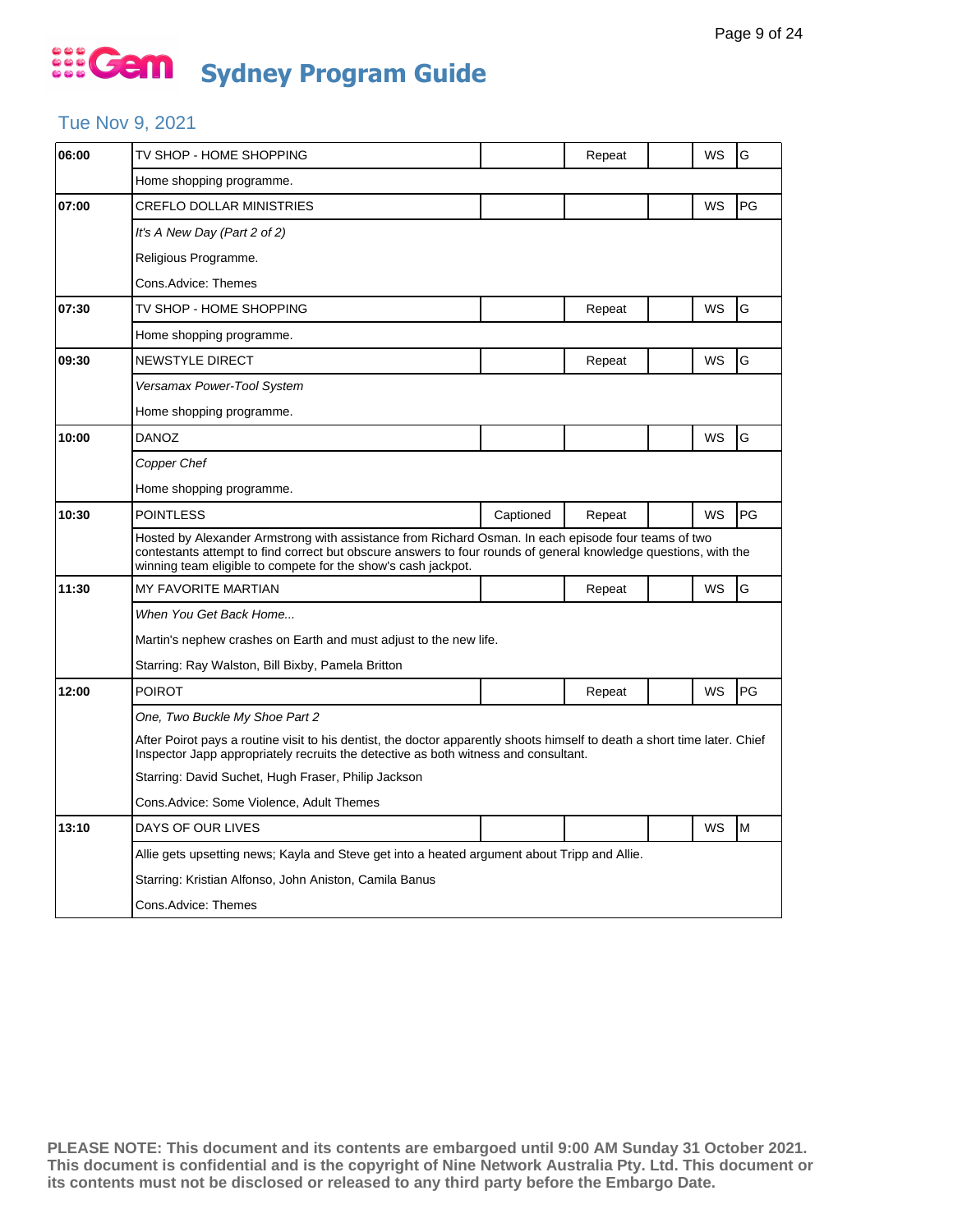### Tue Nov 9, 2021

| 14:05 | THE YOUNG AND THE RESTLESS                                                                                                                                                                          |           |        |  | WS        | PG |  |  |
|-------|-----------------------------------------------------------------------------------------------------------------------------------------------------------------------------------------------------|-----------|--------|--|-----------|----|--|--|
|       | Victor prepares for battle against Billy. Kyle makes a shocking decision.                                                                                                                           |           |        |  |           |    |  |  |
|       | Starring: Eric Braeden, Sasha Calle, Sharon Case, Jason Canela                                                                                                                                      |           |        |  |           |    |  |  |
| 15:00 | <b>EXPLORE</b>                                                                                                                                                                                      | Captioned | Repeat |  | WS        | G  |  |  |
|       | Hobbiton                                                                                                                                                                                            |           |        |  |           |    |  |  |
|       | Journey with Trevor and friends as they explore New Zealand's top experiences and food destinations.                                                                                                |           |        |  |           |    |  |  |
| 15:05 | ANTIQUES ROADSHOW                                                                                                                                                                                   | Captioned | Repeat |  | <b>WS</b> | G  |  |  |
|       | Polesden Lacey 2 Part 2                                                                                                                                                                             |           |        |  |           |    |  |  |
|       | Fiona Bruce travels across various regions of the United Kingdom, appraising antiques brought in by the local<br>people. You'd be amazed at how much a seemingly inexpensive antique can be worth.  |           |        |  |           |    |  |  |
| 15:35 | <b>CHARLEY MOON</b><br>1956                                                                                                                                                                         | Captioned | Repeat |  |           | G  |  |  |
|       | Charley Moon                                                                                                                                                                                        |           |        |  |           |    |  |  |
|       | Charley Moon, a small-time music-hall performer with an eye for the ladies, a string of lucky breaks, and a little bit of<br>ruthlessness, allows him a chance at the Big Time on the London stage. |           |        |  |           |    |  |  |
|       | Starring: Max Bygraves, Dennis Price, Florence Desmond                                                                                                                                              |           |        |  |           |    |  |  |
| 17:30 | SECRET LIFE OF THE ZOO                                                                                                                                                                              | Captioned | Repeat |  | WS        | PG |  |  |
|       | Observational documentary series capturing in incredible detail, the remarkable behaviour of the animals at Chester<br>Zoo, in Cheshire, England and their relationships with their keepers.        |           |        |  |           |    |  |  |
|       | Cons.Advice: Themes                                                                                                                                                                                 |           |        |  |           |    |  |  |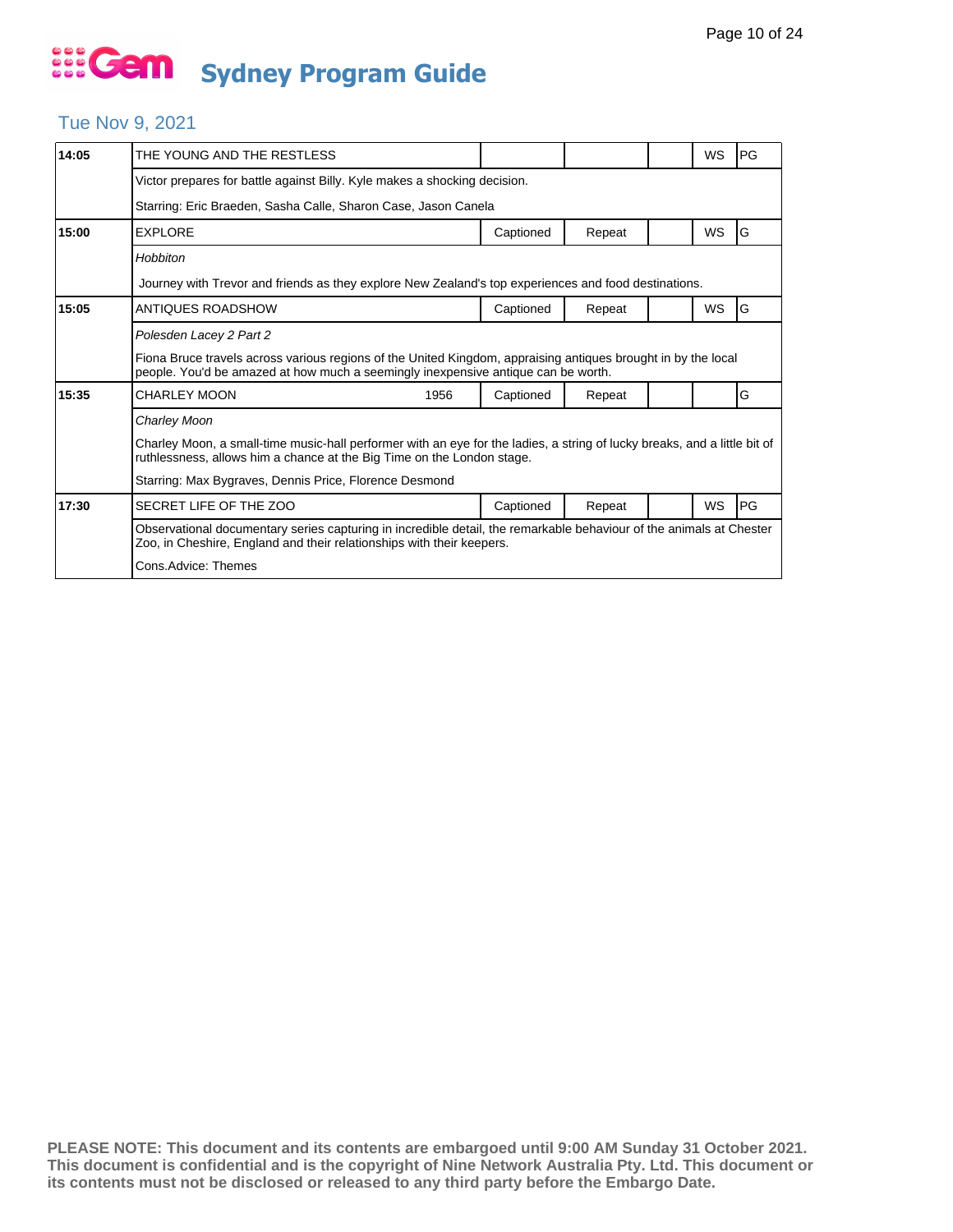### Tue Nov 9, 2021

| 18:30 | ANTIQUES ROADSHOW                                                                                                                                                                                                                                                                       | Captioned | Repeat |  | WS | G  |  |  |
|-------|-----------------------------------------------------------------------------------------------------------------------------------------------------------------------------------------------------------------------------------------------------------------------------------------|-----------|--------|--|----|----|--|--|
|       | Gregynog Hall                                                                                                                                                                                                                                                                           |           |        |  |    |    |  |  |
|       | Fiona Bruce travels across various regions of the United Kingdom, appraising antiques brought in by the local<br>people. You'd be amazed at how much a seemingly inexpensive antique can be worth.                                                                                      |           |        |  |    |    |  |  |
| 19:30 | <b>NEW TRICKS</b>                                                                                                                                                                                                                                                                       |           | Repeat |  | WS | M  |  |  |
|       | The Girl Who Lived                                                                                                                                                                                                                                                                      |           |        |  |    |    |  |  |
|       | In 2003, 17 year old Georgia Wright vanished after a university disco in Scotland. Now traces of her blood are found<br>following a garage raid in London, bringing dogged retired police inspector Steve McAndrew to UCOS to ask them to<br>investigate.                               |           |        |  |    |    |  |  |
|       | Starring: Alun Armstrong, James Bolam, Larry Lamb                                                                                                                                                                                                                                       |           |        |  |    |    |  |  |
|       | Cons.Advice: Mature Themes, Some Violence, Some Coarse Language                                                                                                                                                                                                                         |           |        |  |    |    |  |  |
| 20:40 | THE CLOSER                                                                                                                                                                                                                                                                              | Captioned | Repeat |  | WS | M  |  |  |
|       | Ruby                                                                                                                                                                                                                                                                                    |           |        |  |    |    |  |  |
|       | Racing against the clock, Brenda and the PHD search for a missing 8 year old girl who disappeared before making it<br>home from school. While concentrating on a sex predator, Gabriel takes drastic action to solve the case, putting his<br>career and the investigation on the line. |           |        |  |    |    |  |  |
|       | Starring: Kyra Sedgwick, J.K. Simmons, Corey Reynolds, Jon Tenney                                                                                                                                                                                                                       |           |        |  |    |    |  |  |
| 21:40 | RIZZOLI & ISLES                                                                                                                                                                                                                                                                         | Captioned | Repeat |  | WS | M  |  |  |
|       | <b>Money Maker</b>                                                                                                                                                                                                                                                                      |           |        |  |    |    |  |  |
|       | When a rich financier is found stuffed in a trashcan wearing a cloak and mask, Jane and Maura must figure out what<br>happened.                                                                                                                                                         |           |        |  |    |    |  |  |
|       | Starring: Angie Harmon, Sasha Alexander, Jordan Bridges                                                                                                                                                                                                                                 |           |        |  |    |    |  |  |
|       | Cons. Advice: Strong Violence, Adult Themes                                                                                                                                                                                                                                             |           |        |  |    |    |  |  |
| 22:40 | LAW & ORDER: CRIMINAL INTENT                                                                                                                                                                                                                                                            | Captioned |        |  | WS | MA |  |  |
|       | Diamond Dogs                                                                                                                                                                                                                                                                            |           |        |  |    |    |  |  |
|       | Detective Mike Logan gets his first case when he and his new partner, Detective Carolyn Barek, investigate a series<br>of jewelry store robberies.                                                                                                                                      |           |        |  |    |    |  |  |
|       | Starring: Kathryn Erbe, Vincent D'Onofrio, Jamey Sheridan                                                                                                                                                                                                                               |           |        |  |    |    |  |  |
|       | Cons. Advice: Strong Adult Themes, Some Violence                                                                                                                                                                                                                                        |           |        |  |    |    |  |  |
| 23:40 | <b>CHICAGO JUSTICE</b>                                                                                                                                                                                                                                                                  | Captioned | Repeat |  | WS | M  |  |  |
|       | Fool Me Twice                                                                                                                                                                                                                                                                           |           |        |  |    |    |  |  |
|       | When a kilo of diluted heroin is found in a shooting victim's car, Antonio discovers similar cases that all involved the<br>same narcotics detectives; Stone is hesitant to let Nagel assist in the case due to her close connection to the victim.                                     |           |        |  |    |    |  |  |
|       | Starring: Philip Winchester, Jon Seda, Joelle Carter                                                                                                                                                                                                                                    |           |        |  |    |    |  |  |
|       | Cons.Advice: Adult Themes                                                                                                                                                                                                                                                               |           |        |  |    |    |  |  |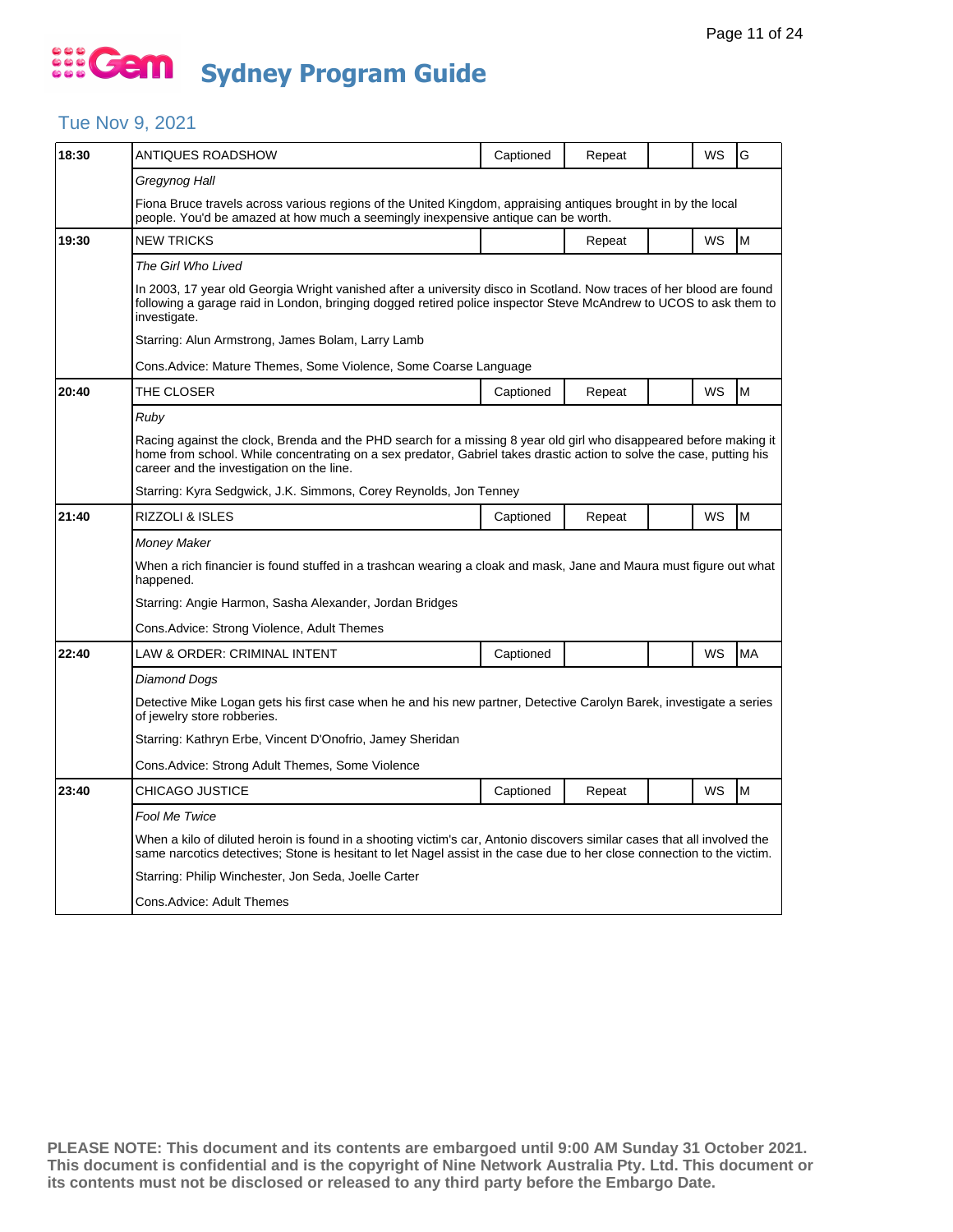### Tue Nov 9, 2021

| 00:35 | ANTIQUES ROADSHOW                                                                                                                                                                                  | Captioned | Repeat |  | WS        | G    |  |  |  |
|-------|----------------------------------------------------------------------------------------------------------------------------------------------------------------------------------------------------|-----------|--------|--|-----------|------|--|--|--|
|       | Gregynog Hall Part 1                                                                                                                                                                               |           |        |  |           |      |  |  |  |
|       | Fiona Bruce travels across various regions of the United Kingdom, appraising antiques brought in by the local<br>people. You'd be amazed at how much a seemingly inexpensive antique can be worth. |           |        |  |           |      |  |  |  |
| 01:00 | TV SHOP - HOME SHOPPING                                                                                                                                                                            |           | Repeat |  | WS        | G    |  |  |  |
|       | Home shopping programme.                                                                                                                                                                           |           |        |  |           |      |  |  |  |
| 04:30 | <b>JOYCE MEYER</b>                                                                                                                                                                                 |           |        |  | WS        | IPG. |  |  |  |
|       | Super-Natural Living Part 3                                                                                                                                                                        |           |        |  |           |      |  |  |  |
|       | Joyce Meyer, one of the world's leading practical Bible teachers and New York Times best-selling author, shares<br>encouragement and advice to help people enjoy daily life.                       |           |        |  |           |      |  |  |  |
|       | Cons.Advice: Themes                                                                                                                                                                                |           |        |  |           |      |  |  |  |
| 05:00 | TV SHOP - HOME SHOPPING                                                                                                                                                                            |           | Repeat |  | <b>WS</b> | IG   |  |  |  |
|       | Home shopping programme.                                                                                                                                                                           |           |        |  |           |      |  |  |  |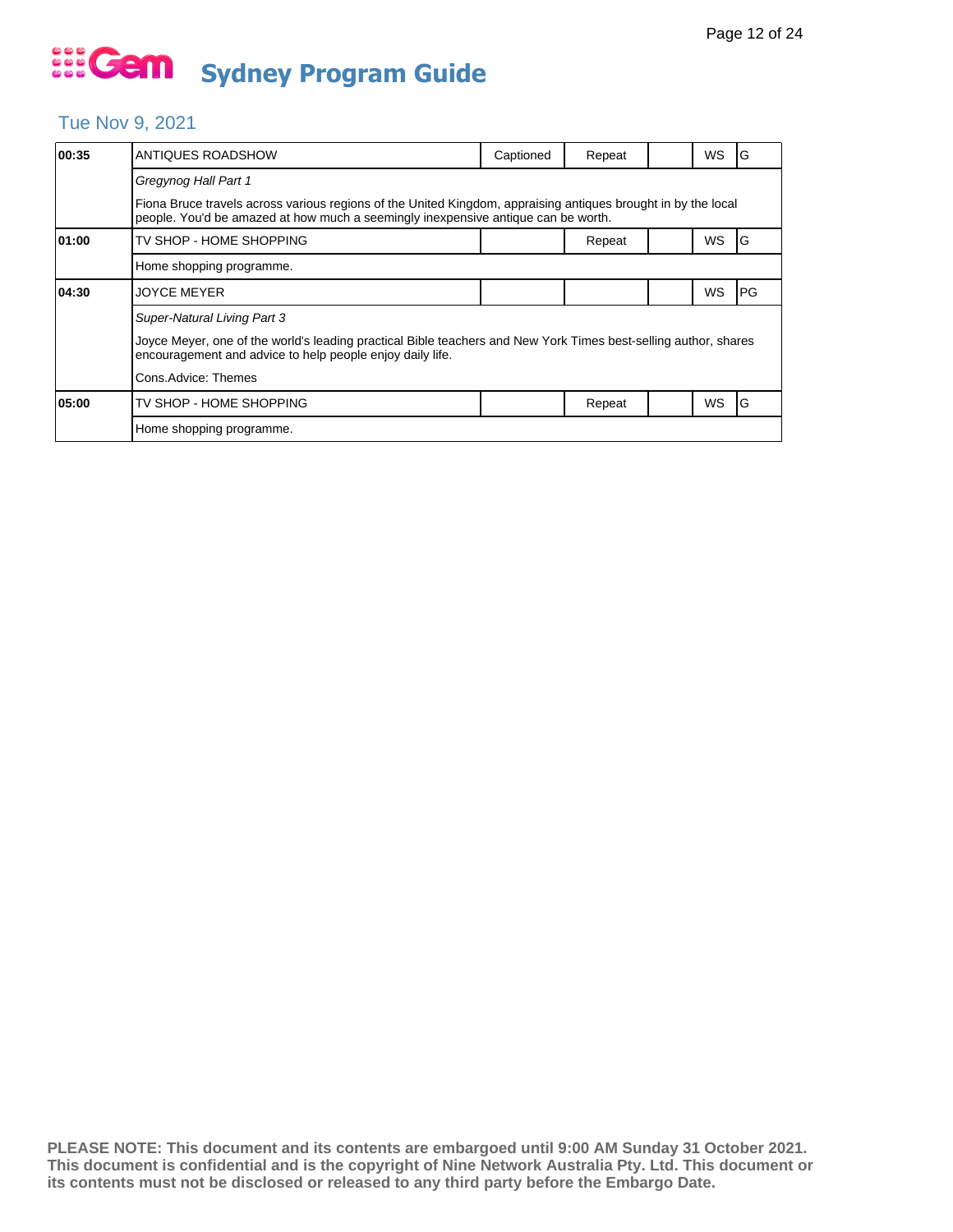#### Wed Nov 10, 2021

| 06:00 | TV SHOP - HOME SHOPPING                                                                                                                                                                                                                                                                 |                                                                                                                   | Repeat |  | WS | G  |  |  |
|-------|-----------------------------------------------------------------------------------------------------------------------------------------------------------------------------------------------------------------------------------------------------------------------------------------|-------------------------------------------------------------------------------------------------------------------|--------|--|----|----|--|--|
|       | Home shopping programme.                                                                                                                                                                                                                                                                |                                                                                                                   |        |  |    |    |  |  |
| 07:00 | CREFLO DOLLAR MINISTRIES                                                                                                                                                                                                                                                                |                                                                                                                   |        |  | WS | PG |  |  |
|       | New Day, New Hope (Part 1 of 2)                                                                                                                                                                                                                                                         |                                                                                                                   |        |  |    |    |  |  |
|       | Religious Programme.                                                                                                                                                                                                                                                                    |                                                                                                                   |        |  |    |    |  |  |
|       | Cons.Advice: Themes                                                                                                                                                                                                                                                                     |                                                                                                                   |        |  |    |    |  |  |
| 07:30 | TV SHOP - HOME SHOPPING                                                                                                                                                                                                                                                                 |                                                                                                                   | Repeat |  | WS | G  |  |  |
|       | Home shopping programme.                                                                                                                                                                                                                                                                |                                                                                                                   |        |  |    |    |  |  |
| 10:30 | <b>POINTLESS</b>                                                                                                                                                                                                                                                                        | Captioned                                                                                                         | Repeat |  | WS | PG |  |  |
|       | Hosted by Alexander Armstrong with assistance from Richard Osman. In each episode four teams of two<br>contestants attempt to find correct but obscure answers to four rounds of general knowledge questions, with the<br>winning team eligible to compete for the show's cash jackpot. |                                                                                                                   |        |  |    |    |  |  |
| 11:30 | <b>MY FAVORITE MARTIAN</b>                                                                                                                                                                                                                                                              |                                                                                                                   | Repeat |  | WS | G  |  |  |
|       | Doggone Martin                                                                                                                                                                                                                                                                          |                                                                                                                   |        |  |    |    |  |  |
|       | In an attempt to get home, Martin changes himself into a liquid and is lapped up by a dog.                                                                                                                                                                                              |                                                                                                                   |        |  |    |    |  |  |
|       | Starring: Ray Walston, Bill Bixby, Pamela Britton                                                                                                                                                                                                                                       |                                                                                                                   |        |  |    |    |  |  |
| 12:00 | <b>NEW TRICKS</b>                                                                                                                                                                                                                                                                       |                                                                                                                   | Repeat |  | WS | M  |  |  |
|       | The Girl Who Lived                                                                                                                                                                                                                                                                      |                                                                                                                   |        |  |    |    |  |  |
|       | In 2003, 17 year old Georgia Wright vanished after a university disco in Scotland. Now traces of her blood are found<br>following a garage raid in London, bringing dogged retired police inspector Steve McAndrew to UCOS to ask them to<br>investigate.                               |                                                                                                                   |        |  |    |    |  |  |
|       | Starring: Alun Armstrong, James Bolam, Larry Lamb                                                                                                                                                                                                                                       |                                                                                                                   |        |  |    |    |  |  |
|       | Cons.Advice: Mature Themes, Some Violence, Some Coarse Language                                                                                                                                                                                                                         |                                                                                                                   |        |  |    |    |  |  |
| 13:10 | DAYS OF OUR LIVES                                                                                                                                                                                                                                                                       |                                                                                                                   |        |  | WS | M  |  |  |
|       | A desperate Allie takes a page from her mother; Steve and Lucas have a tense confrontation.                                                                                                                                                                                             |                                                                                                                   |        |  |    |    |  |  |
|       | Starring: Kristian Alfonso, John Aniston, Camila Banus                                                                                                                                                                                                                                  |                                                                                                                   |        |  |    |    |  |  |
|       | Cons.Advice: Themes                                                                                                                                                                                                                                                                     |                                                                                                                   |        |  |    |    |  |  |
| 14:05 | THE YOUNG AND THE RESTLESS                                                                                                                                                                                                                                                              |                                                                                                                   |        |  | WS | PG |  |  |
|       |                                                                                                                                                                                                                                                                                         | Victor provides Amanda with vital information about her past. Phyllis defends Summer. Kyle comes clean with Jack. |        |  |    |    |  |  |
|       | Starring: Eric Braeden, Sasha Calle, Sharon Case, Jason Canela                                                                                                                                                                                                                          |                                                                                                                   |        |  |    |    |  |  |
| 15:00 | ANTIQUES ROADSHOW                                                                                                                                                                                                                                                                       | Captioned                                                                                                         |        |  | WS | G  |  |  |
|       | Gregynog Hall Part 2                                                                                                                                                                                                                                                                    |                                                                                                                   |        |  |    |    |  |  |
|       | Fiona Bruce travels across various regions of the United Kingdom, appraising antiques brought in by the local<br>people. You'd be amazed at how much a seemingly inexpensive antique can be worth.                                                                                      |                                                                                                                   |        |  |    |    |  |  |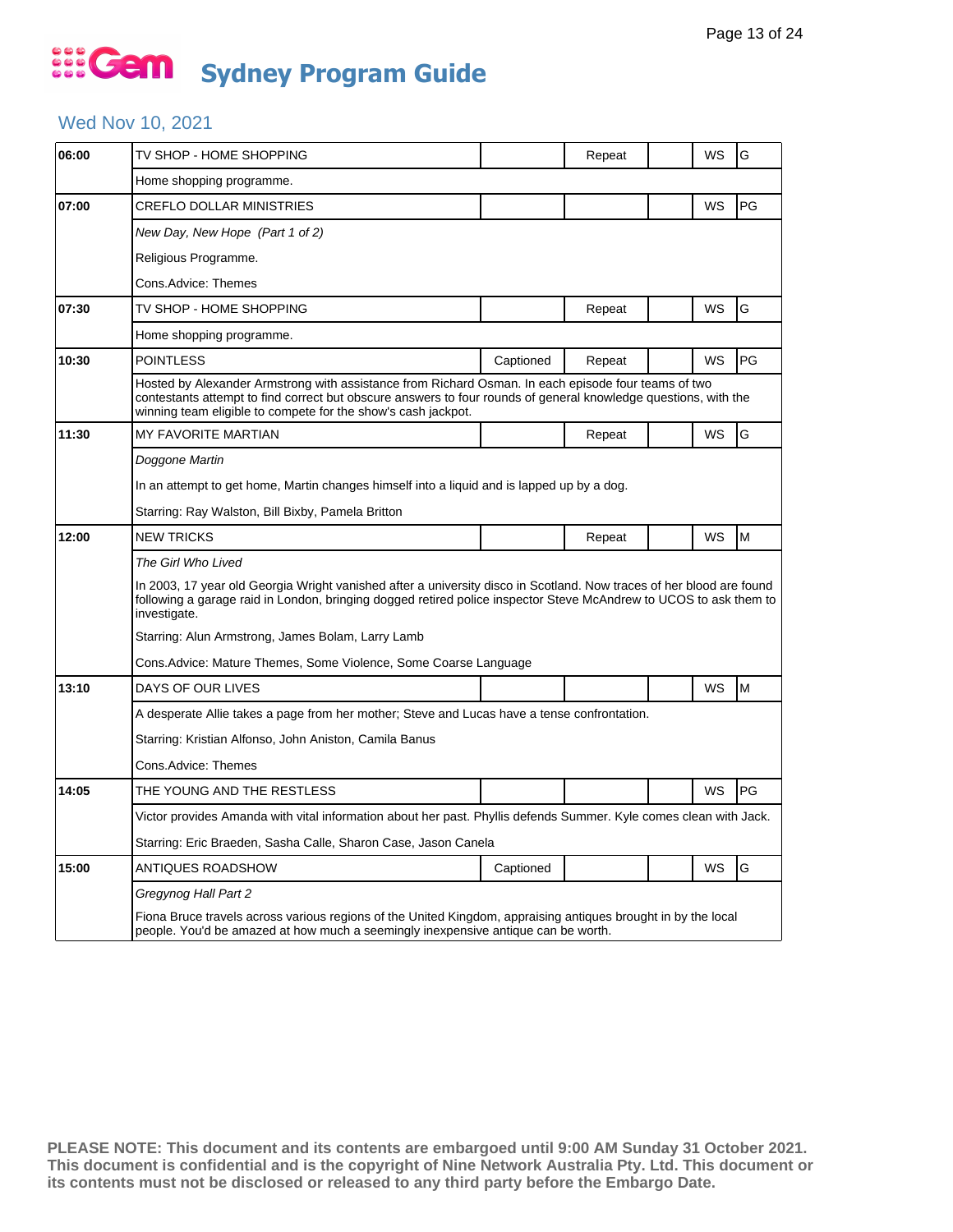#### Wed Nov 10, 2021

| 15:30 | SATURDAY ISLAND                                                                                                                                                                              | 1952 | Captioned | Repeat |  | WS | IPG. |  |  |
|-------|----------------------------------------------------------------------------------------------------------------------------------------------------------------------------------------------|------|-----------|--------|--|----|------|--|--|
|       | Saturday Island                                                                                                                                                                              |      |           |        |  |    |      |  |  |
|       | In 1942 a supply boat is torpedoed and a Canadian nurse finds romance on a desert island with a US marine and a<br>one-armed RAF pilot.                                                      |      |           |        |  |    |      |  |  |
|       | Starring: Linda Darnell, Tab Hunter, John Laurie                                                                                                                                             |      |           |        |  |    |      |  |  |
|       | Cons. Advice: Some Violence, Sexual References                                                                                                                                               |      |           |        |  |    |      |  |  |
| 17:30 | SECRET LIFE OF THE ZOO                                                                                                                                                                       |      | Captioned | Repeat |  | WS | l PG |  |  |
|       | Observational documentary series capturing in incredible detail, the remarkable behaviour of the animals at Chester<br>Zoo, in Cheshire, England and their relationships with their keepers. |      |           |        |  |    |      |  |  |
|       | Cons.Advice: Themes                                                                                                                                                                          |      |           |        |  |    |      |  |  |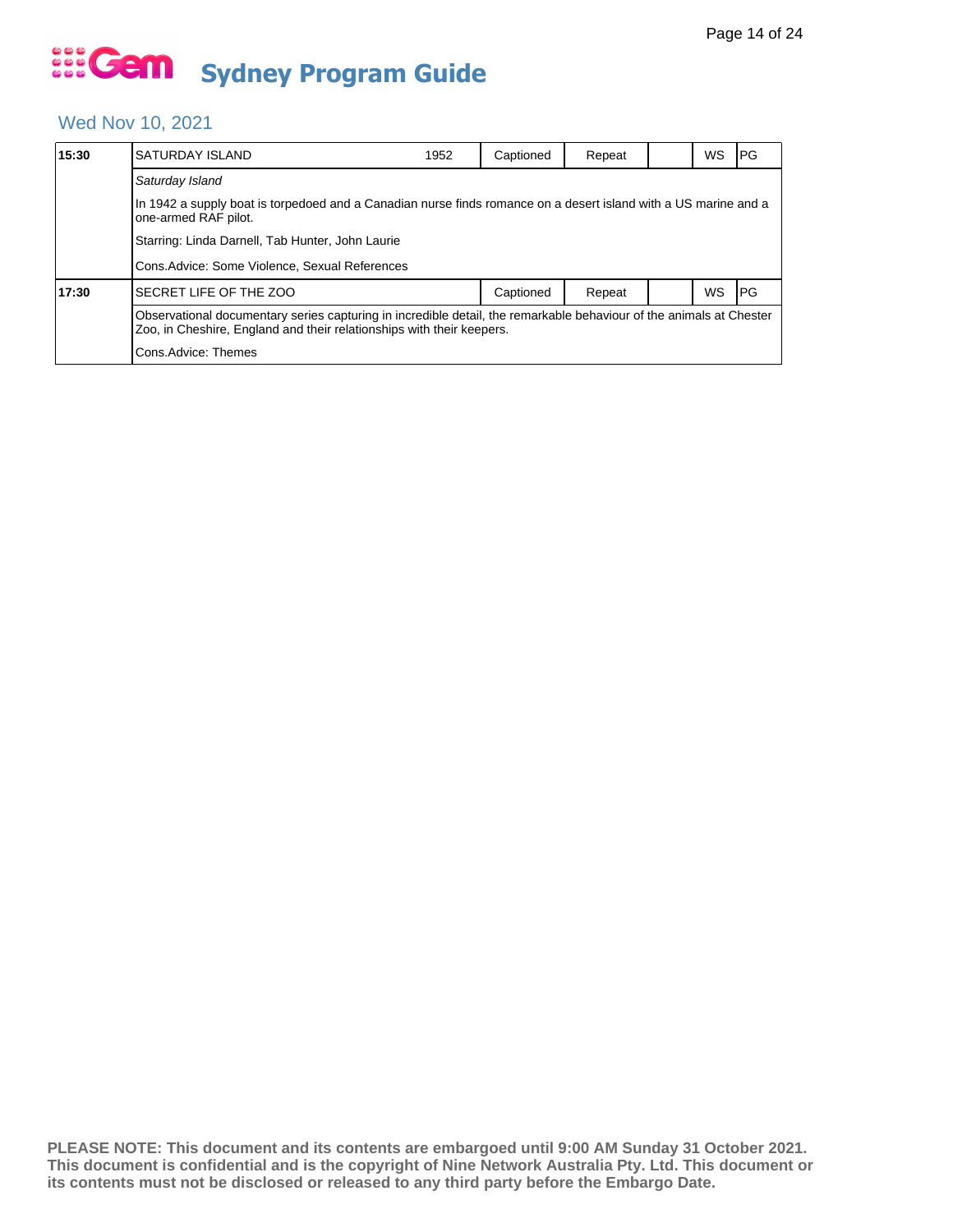#### Wed Nov 10, 2021

| 18:30 | ANTIQUES ROADSHOW                                                                                                                                                                                                           | Captioned | Repeat |  | WS | G |  |  |
|-------|-----------------------------------------------------------------------------------------------------------------------------------------------------------------------------------------------------------------------------|-----------|--------|--|----|---|--|--|
|       | Royal Marines Museum 2                                                                                                                                                                                                      |           |        |  |    |   |  |  |
|       | Fiona Bruce travels across various regions of the United Kingdom, appraising antiques brought in by the local<br>people. You'd be amazed at how much a seemingly inexpensive antique can be worth.                          |           |        |  |    |   |  |  |
| 19:30 | AS TIME GOES BY                                                                                                                                                                                                             |           | Repeat |  | WS | G |  |  |
|       | Wedding day nerves appear to get the best of Lionel. Meanwhile, Jean does her best to remain composed in spite<br>of her sister-in-law's well intentioned efforts to calm her.                                              |           |        |  |    |   |  |  |
|       | Starring: Geoffrey Palmer, Moira Brooker, Dame Judi Dench, Philip Bretherton                                                                                                                                                |           |        |  |    |   |  |  |
| 20:50 | <b>MIDSOMER MURDERS</b>                                                                                                                                                                                                     | Captioned | Repeat |  | WS | M |  |  |
|       | <b>The Glitch</b>                                                                                                                                                                                                           |           |        |  |    |   |  |  |
|       | Midsomer University clashes with big business as there may be a problem with Kernel Logic.                                                                                                                                  |           |        |  |    |   |  |  |
|       | Starring: John Nettles, Jason Hughes, Jane Wymark                                                                                                                                                                           |           |        |  |    |   |  |  |
|       | Cons.Advice: Some Violence                                                                                                                                                                                                  |           |        |  |    |   |  |  |
| 22:50 | <b>HOUSE</b>                                                                                                                                                                                                                | Captioned | Repeat |  | WS | M |  |  |
|       | Maternity                                                                                                                                                                                                                   |           |        |  |    |   |  |  |
|       | Dr. House annoys his boss when he suggests that two sick newborns in the hospital are the start of an epidemic, but<br>as more babies fall ill, the maternity ward closes and the doctors battle over courses of treatment. |           |        |  |    |   |  |  |
|       | Starring: Hugh Laurie, Omar Epps, Robert Sean Leonard                                                                                                                                                                       |           |        |  |    |   |  |  |
|       | Cons.Advice: Mature Themes, Medical Procedures, Drug References, Sexual References                                                                                                                                          |           |        |  |    |   |  |  |
| 23:50 | ANTIQUES ROADSHOW                                                                                                                                                                                                           | Captioned | Repeat |  | WS | G |  |  |
|       | Royal Marines Museum 2 Part 1                                                                                                                                                                                               |           |        |  |    |   |  |  |
|       | Fiona Bruce travels across various regions of the United Kingdom, appraising antiques brought in by the local<br>people. You'd be amazed at how much a seemingly inexpensive antique can be worth.                          |           |        |  |    |   |  |  |
| 00:20 | MY FAVORITE MARTIAN                                                                                                                                                                                                         |           | Repeat |  | WS | G |  |  |
|       | Doggone Martin                                                                                                                                                                                                              |           |        |  |    |   |  |  |
|       | In an attempt to get home, Martin changes himself into a liguid and is lapped up by a dog.                                                                                                                                  |           |        |  |    |   |  |  |
|       | Starring: Ray Walston, Bill Bixby, Pamela Britton                                                                                                                                                                           |           |        |  |    |   |  |  |
| 00:50 | TALKING HONEY - RELATIONSHIP<br>SPECIALS                                                                                                                                                                                    | Captioned |        |  |    | G |  |  |
|       | Make Out or Makeover                                                                                                                                                                                                        |           |        |  |    |   |  |  |
|       | Talking Honey the panel discusses how to improve your partner's style without hurting their feelings, or the<br>relationship!                                                                                               |           |        |  |    |   |  |  |
| 01:00 | TV SHOP - HOME SHOPPING                                                                                                                                                                                                     |           | Repeat |  | WS | G |  |  |
|       | Home shopping programme.                                                                                                                                                                                                    |           |        |  |    |   |  |  |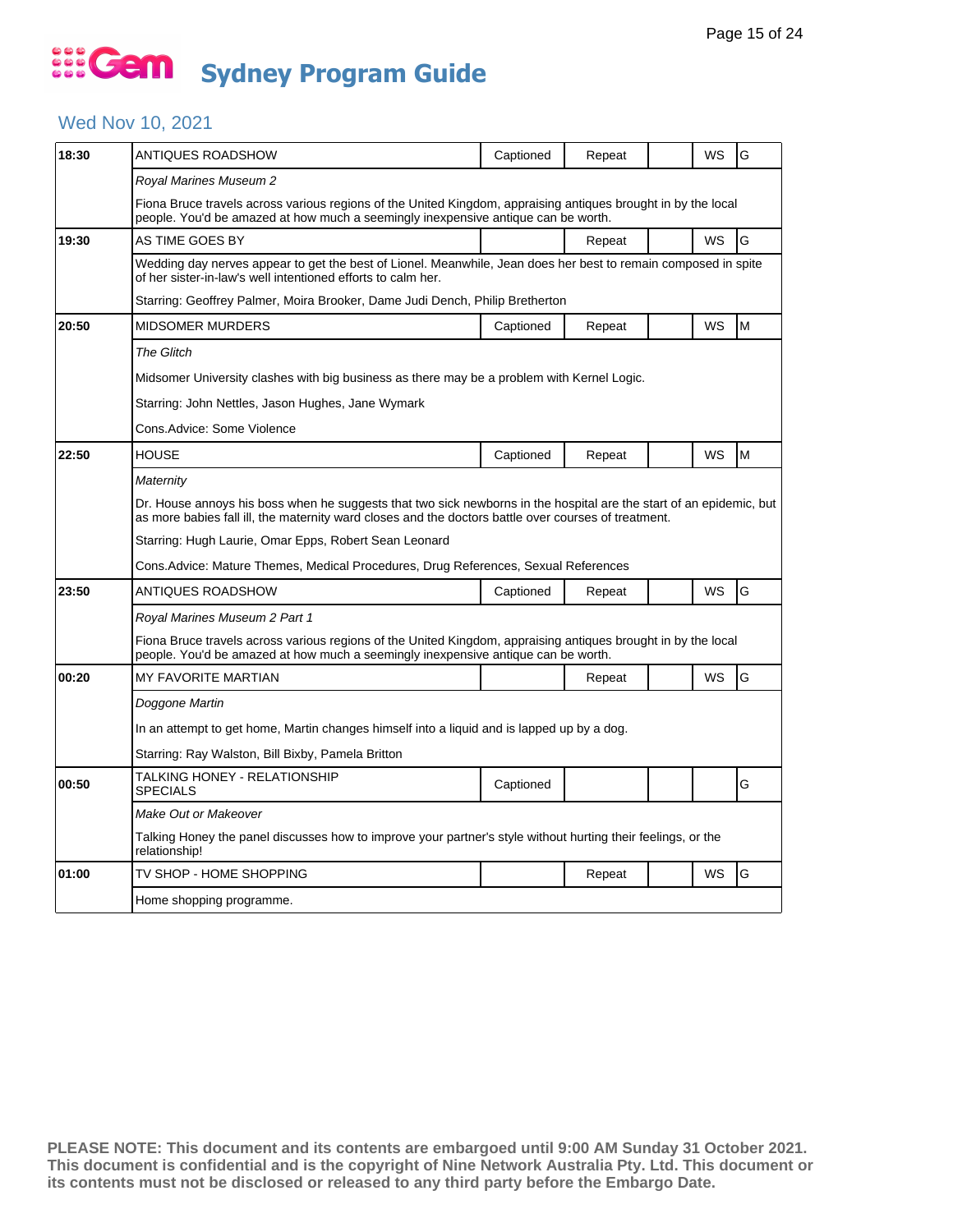### Wed Nov 10, 2021

| 01:30                                                     | <b>DANGERMAN</b>                                                                                                                                                             |  | Repeat |  |    | PG         |  |  |  |
|-----------------------------------------------------------|------------------------------------------------------------------------------------------------------------------------------------------------------------------------------|--|--------|--|----|------------|--|--|--|
|                                                           | The English Lady Takes Lodgers                                                                                                                                               |  |        |  |    |            |  |  |  |
|                                                           | Patrick McGoohan stars as a private investigator involved in espionage work in various countries.                                                                            |  |        |  |    |            |  |  |  |
| Starring: Patrick McGoohan, Richard Wattis, Lionel Murton |                                                                                                                                                                              |  |        |  |    |            |  |  |  |
| 02:30                                                     | TV SHOP - HOME SHOPPING                                                                                                                                                      |  | Repeat |  | WS | G          |  |  |  |
|                                                           | Home shopping programme.                                                                                                                                                     |  |        |  |    |            |  |  |  |
| 04:30                                                     | <b>JOYCE MEYER</b>                                                                                                                                                           |  |        |  | WS | <b>IPG</b> |  |  |  |
|                                                           | Super-Natural Living Part 4                                                                                                                                                  |  |        |  |    |            |  |  |  |
|                                                           | Joyce Meyer, one of the world's leading practical Bible teachers and New York Times best-selling author, shares<br>encouragement and advice to help people enjoy daily life. |  |        |  |    |            |  |  |  |
|                                                           | Cons.Advice: Themes                                                                                                                                                          |  |        |  |    |            |  |  |  |
| 05:00                                                     | TV SHOP - HOME SHOPPING                                                                                                                                                      |  | Repeat |  | WS | ١G         |  |  |  |
|                                                           | Home shopping programme.                                                                                                                                                     |  |        |  |    |            |  |  |  |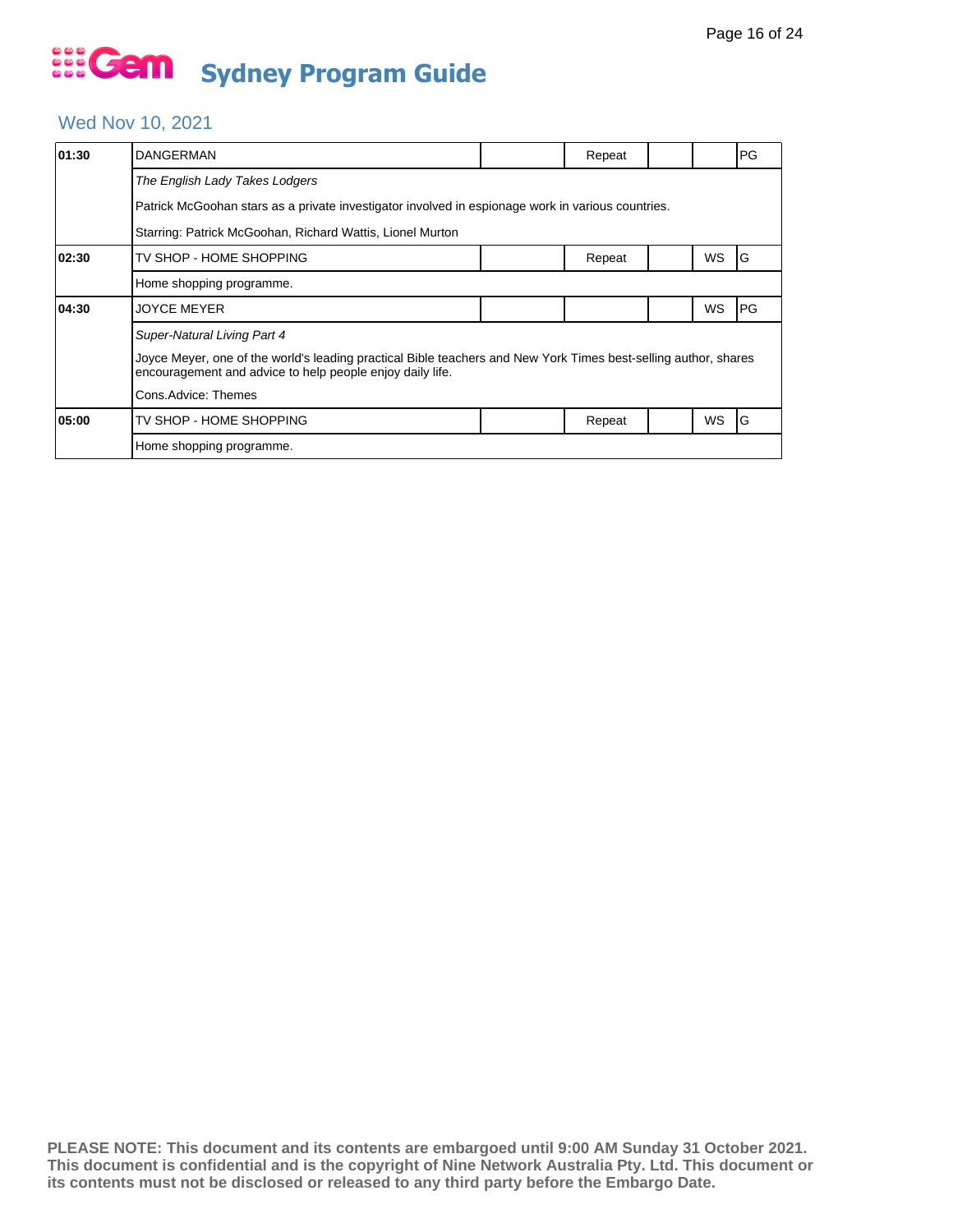### Thu Nov 11, 2021

| 06:00 | TV SHOP - HOME SHOPPING                                                                                                                                                                                                                                                                 |           | Repeat |  | WS | G  |  |  |
|-------|-----------------------------------------------------------------------------------------------------------------------------------------------------------------------------------------------------------------------------------------------------------------------------------------|-----------|--------|--|----|----|--|--|
|       | Home shopping programme.                                                                                                                                                                                                                                                                |           |        |  |    |    |  |  |
| 07:00 | CREFLO DOLLAR MINISTRIES                                                                                                                                                                                                                                                                |           |        |  | WS | PG |  |  |
|       | New Day, New Hope (Part 2 of 2)                                                                                                                                                                                                                                                         |           |        |  |    |    |  |  |
|       | Religious Programme.                                                                                                                                                                                                                                                                    |           |        |  |    |    |  |  |
|       | Cons.Advice: Themes                                                                                                                                                                                                                                                                     |           |        |  |    |    |  |  |
| 07:30 | TV SHOP - HOME SHOPPING                                                                                                                                                                                                                                                                 |           | Repeat |  | WS | G  |  |  |
|       | Home shopping programme.                                                                                                                                                                                                                                                                |           |        |  |    |    |  |  |
| 10:30 | <b>POINTLESS</b>                                                                                                                                                                                                                                                                        | Captioned | Repeat |  | WS | PG |  |  |
|       | Hosted by Alexander Armstrong with assistance from Richard Osman. In each episode four teams of two<br>contestants attempt to find correct but obscure answers to four rounds of general knowledge questions, with the<br>winning team eligible to compete for the show's cash jackpot. |           |        |  |    |    |  |  |
| 11:30 | MY FAVORITE MARTIAN                                                                                                                                                                                                                                                                     |           | Repeat |  | WS | G  |  |  |
|       | Virus M For Martin                                                                                                                                                                                                                                                                      |           |        |  |    |    |  |  |
|       | While Martin is clearing himself of Virus M, Tim accidently contracts it.                                                                                                                                                                                                               |           |        |  |    |    |  |  |
|       | Starring: Ray Walston, Bill Bixby, Pamela Britton                                                                                                                                                                                                                                       |           |        |  |    |    |  |  |
| 12:00 | THE 55TH ANNUAL COUNTRY MUSIC<br><b>AWARDS</b>                                                                                                                                                                                                                                          |           | Live   |  | WS | PG |  |  |
|       | The 55th Annual Country Music Awards                                                                                                                                                                                                                                                    |           |        |  |    |    |  |  |
|       | Join the 55th Annual Country Music Association Awards held at the Bridgestone Arena in Nashville. Tennessee and<br>hosted by CMA Award winner Luke Bryan, for the first time; the first solo host in 18 years.                                                                          |           |        |  |    |    |  |  |
|       | Cons.Advice: Mild Coarse Language                                                                                                                                                                                                                                                       |           |        |  |    |    |  |  |
| 15:00 | ANTIQUES ROADSHOW                                                                                                                                                                                                                                                                       | Captioned | Repeat |  | WS | G  |  |  |
|       | Royal Marines Museum 2 Part 2                                                                                                                                                                                                                                                           |           |        |  |    |    |  |  |
|       | Fiona Bruce travels across various regions of the United Kingdom, appraising antiques brought in by the local<br>people. You'd be amazed at how much a seemingly inexpensive antique can be worth.                                                                                      |           |        |  |    |    |  |  |
| 15:30 | ON THE FIDDLE<br>1961                                                                                                                                                                                                                                                                   | Captioned | Repeat |  | WS | G  |  |  |
|       | On the Fiddle                                                                                                                                                                                                                                                                           |           |        |  |    |    |  |  |
|       | Two London con artists enlist in the Army, one to avoid going to jail and the other for a rest cure. Army life is a<br>series of hilarious misadventures for them until they are posted overseas, where they become heroes.                                                             |           |        |  |    |    |  |  |
|       | Starring: Sean Connery, Alfie Lynch, Cecil Parker                                                                                                                                                                                                                                       |           |        |  |    |    |  |  |
| 17:30 | SECRET LIFE OF THE ZOO                                                                                                                                                                                                                                                                  | Captioned | Repeat |  | WS | PG |  |  |
|       | Observational documentary series capturing in incredible detail, the remarkable behaviour of the animals at Chester<br>Zoo, in Cheshire, England and their relationships with their keepers.                                                                                            |           |        |  |    |    |  |  |
|       | Cons.Advice: Themes                                                                                                                                                                                                                                                                     |           |        |  |    |    |  |  |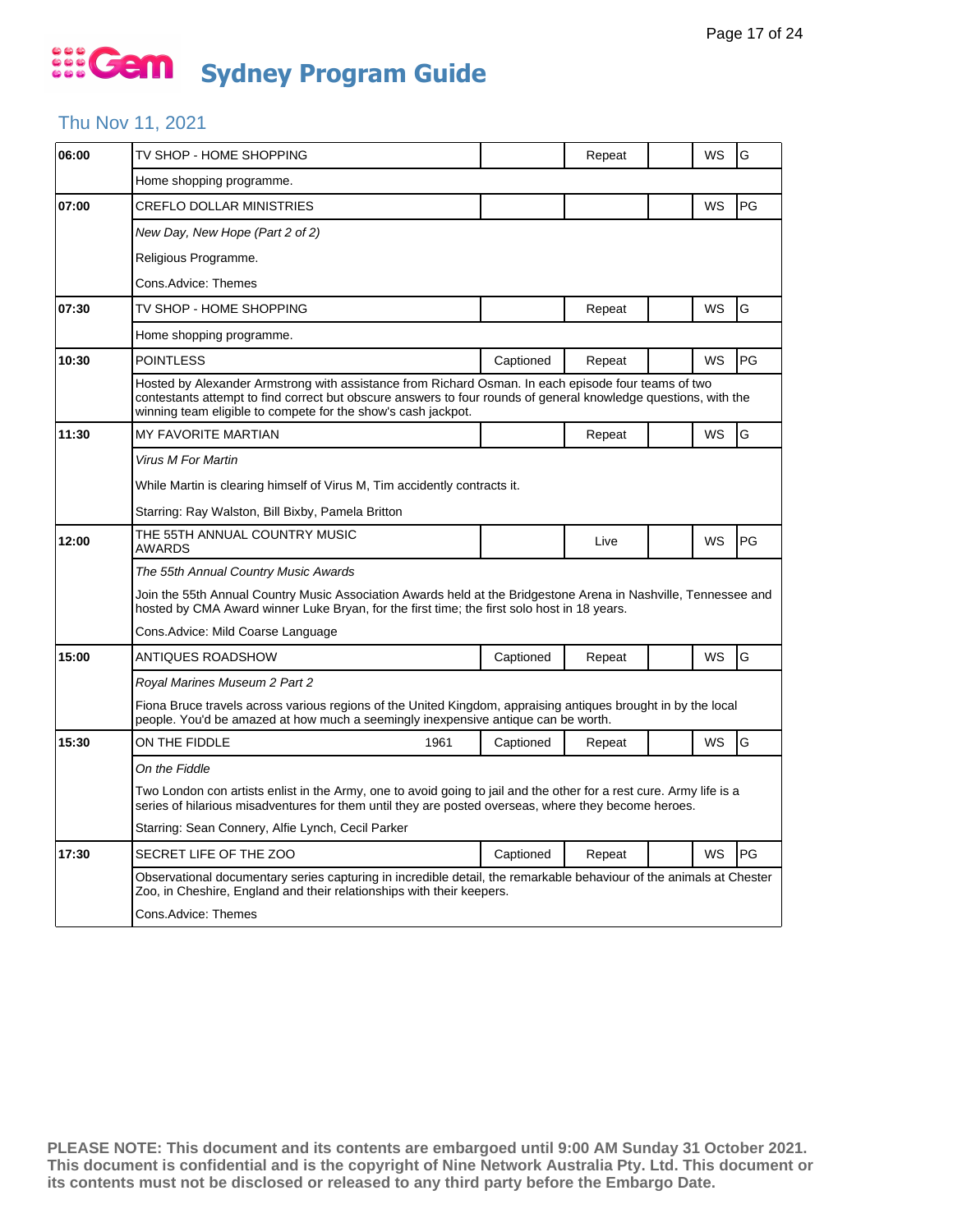### Thu Nov 11, 2021

| 18:30 | ANTIQUES ROADSHOW                                                                                                                                                                                                       | Captioned | Repeat |  | WS        | G  |  |  |  |
|-------|-------------------------------------------------------------------------------------------------------------------------------------------------------------------------------------------------------------------------|-----------|--------|--|-----------|----|--|--|--|
|       | Exeter Cathedral 2                                                                                                                                                                                                      |           |        |  |           |    |  |  |  |
|       | Fiona Bruce travels across various regions of the United Kingdom, appraising antiques brought in by the local<br>people. You'd be amazed at how much a seemingly inexpensive antique can be worth.                      |           |        |  |           |    |  |  |  |
| 19:30 | <b>DEATH IN PARADISE</b>                                                                                                                                                                                                |           | Repeat |  |           | M  |  |  |  |
|       | Murder on the Plantation                                                                                                                                                                                                |           |        |  |           |    |  |  |  |
|       | Poole and the team investigate the baffling murder by machete of a former sugar plantation owner. Meanwhile,<br>Camille contends with her mother's plan to set her up on a blind date.                                  |           |        |  |           |    |  |  |  |
|       | Starring: Sara Martins, Kris Marshall, Ben Miller                                                                                                                                                                       |           |        |  |           |    |  |  |  |
|       | Cons. Advice: Some Violence, Mature Themes                                                                                                                                                                              |           |        |  |           |    |  |  |  |
| 20:40 | THE BROKENWOOD MYSTERIES                                                                                                                                                                                                |           |        |  | <b>WS</b> | M  |  |  |  |
|       | The Garrote and a Vinkelbraun                                                                                                                                                                                           |           |        |  |           |    |  |  |  |
|       | Mike and his team are thrust into a world of antiquities when a TV crew from the hit series All Things Old and<br>Beautiful arrives in town and one of the hosts is murdered.                                           |           |        |  |           |    |  |  |  |
|       | Starring: Neill Rea, Fern Sutherland, Cristina Serban Ionda                                                                                                                                                             |           |        |  |           |    |  |  |  |
|       | Cons.Advice: Some Violence, Themes, Gory Scenes                                                                                                                                                                         |           |        |  |           |    |  |  |  |
| 22:40 | LAW & ORDER                                                                                                                                                                                                             |           | Repeat |  | WS        | M  |  |  |  |
|       | Castoff                                                                                                                                                                                                                 |           |        |  |           |    |  |  |  |
|       | A serial killer who targets the New York S&M crowd claims that television is responsible for his violent behaviour.                                                                                                     |           |        |  |           |    |  |  |  |
|       | Starring: Jesse L. Martin, Jerry Orbach                                                                                                                                                                                 |           |        |  |           |    |  |  |  |
| 23:40 | BURIED IN THE BACK YARD                                                                                                                                                                                                 | Captioned | Repeat |  | WS        | M  |  |  |  |
|       | The House On Canyon Road                                                                                                                                                                                                |           |        |  |           |    |  |  |  |
|       | The gruesome discovery of a decomposed and dismembered corpse buried in the backyard of a Seattle home<br>results in an investigation that unravels a 30-year-old murder plot hatched by a scheming, vindictive family. |           |        |  |           |    |  |  |  |
|       | Cons.Advice: Some Violence, Themes                                                                                                                                                                                      |           |        |  |           |    |  |  |  |
| 00:35 | ANTIQUES ROADSHOW                                                                                                                                                                                                       | Captioned | Repeat |  | WS        | G  |  |  |  |
|       | Exeter Cathedral 2 Part 1                                                                                                                                                                                               |           |        |  |           |    |  |  |  |
|       | Fiona Bruce travels across various regions of the United Kingdom, appraising antiques brought in by the local<br>people. You'd be amazed at how much a seemingly inexpensive antique can be worth.                      |           |        |  |           |    |  |  |  |
| 01:00 | TV SHOP - HOME SHOPPING                                                                                                                                                                                                 |           | Repeat |  | WS        | G  |  |  |  |
|       | Home shopping programme.                                                                                                                                                                                                |           |        |  |           |    |  |  |  |
| 04:30 | JOYCE MEYER                                                                                                                                                                                                             |           |        |  | WS        | PG |  |  |  |
|       | Super-Natural Living Part 5                                                                                                                                                                                             |           |        |  |           |    |  |  |  |
|       | Joyce Meyer, one of the world's leading practical Bible teachers and New York Times best-selling author, shares<br>encouragement and advice to help people enjoy daily life.                                            |           |        |  |           |    |  |  |  |
|       | Cons.Advice: Themes                                                                                                                                                                                                     |           |        |  |           |    |  |  |  |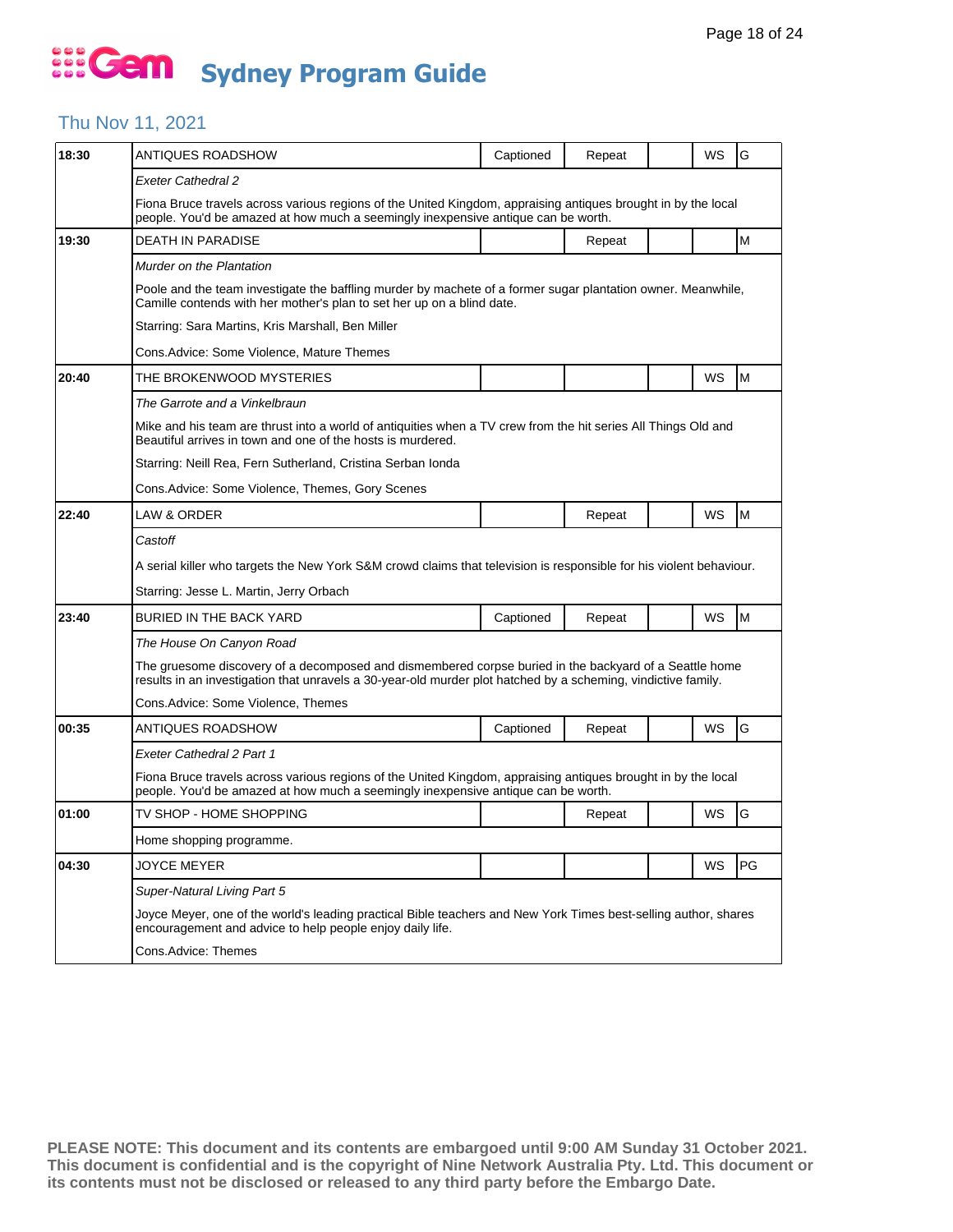### Thu Nov 11, 2021

| 05:00 | <b>SHOPPING</b><br>$\cdots$<br>. ⊣ل<br>SHC.<br>∪ME ∶<br>н٥<br>- | kepeat | WS | ◡ |
|-------|-----------------------------------------------------------------|--------|----|---|
|       | n programme.<br>Home shopping                                   |        |    |   |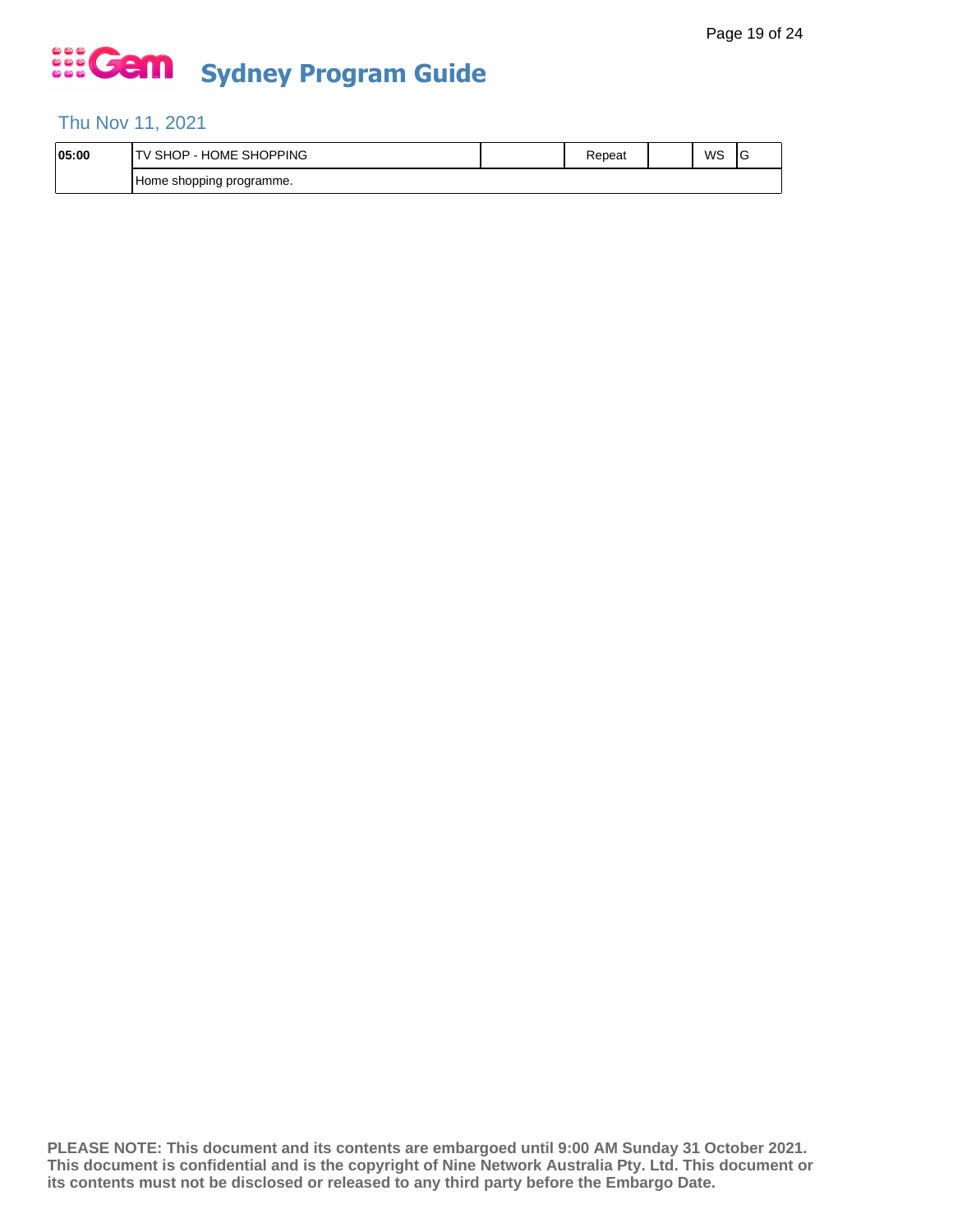#### Fri Nov 12, 2021

| 06:00 | TV SHOP - HOME SHOPPING                                                                                                                                                                                                                                                                 |                                                                                                        | Repeat |  | WS | G  |  |  |
|-------|-----------------------------------------------------------------------------------------------------------------------------------------------------------------------------------------------------------------------------------------------------------------------------------------|--------------------------------------------------------------------------------------------------------|--------|--|----|----|--|--|
|       | Home shopping programme.                                                                                                                                                                                                                                                                |                                                                                                        |        |  |    |    |  |  |
| 07:00 | CREFLO DOLLAR MINISTRIES                                                                                                                                                                                                                                                                |                                                                                                        |        |  | WS | PG |  |  |
|       | How to Hear From God                                                                                                                                                                                                                                                                    |                                                                                                        |        |  |    |    |  |  |
|       | Religious Programme.                                                                                                                                                                                                                                                                    |                                                                                                        |        |  |    |    |  |  |
|       | Cons.Advice: Themes                                                                                                                                                                                                                                                                     |                                                                                                        |        |  |    |    |  |  |
| 07:30 | TV SHOP - HOME SHOPPING                                                                                                                                                                                                                                                                 |                                                                                                        | Repeat |  | WS | G  |  |  |
|       | Home shopping programme.                                                                                                                                                                                                                                                                |                                                                                                        |        |  |    |    |  |  |
| 10:30 | <b>POINTLESS</b>                                                                                                                                                                                                                                                                        | Captioned                                                                                              | Repeat |  | WS | PG |  |  |
|       | Hosted by Alexander Armstrong with assistance from Richard Osman. In each episode four teams of two<br>contestants attempt to find correct but obscure answers to four rounds of general knowledge questions, with the<br>winning team eligible to compete for the show's cash jackpot. |                                                                                                        |        |  |    |    |  |  |
| 11:30 | MY FAVORITE MARTIAN                                                                                                                                                                                                                                                                     |                                                                                                        | Repeat |  | WS | G  |  |  |
|       | Our Notorious Landlady                                                                                                                                                                                                                                                                  |                                                                                                        |        |  |    |    |  |  |
|       | Mrs. Brown steps in front of Martin's Personality Altecator and becomes a crook.                                                                                                                                                                                                        |                                                                                                        |        |  |    |    |  |  |
|       | Starring: Ray Walston, Bill Bixby, Pamela Britton                                                                                                                                                                                                                                       |                                                                                                        |        |  |    |    |  |  |
| 12:00 | <b>DEATH IN PARADISE</b>                                                                                                                                                                                                                                                                |                                                                                                        | Repeat |  | WS | M  |  |  |
|       | Murder on the Plantation                                                                                                                                                                                                                                                                |                                                                                                        |        |  |    |    |  |  |
|       | Poole and the team investigate the baffling murder by machete of a former sugar plantation owner. Meanwhile,<br>Camille contends with her mother's plan to set her up on a blind date.                                                                                                  |                                                                                                        |        |  |    |    |  |  |
|       | Starring: Sara Martins, Kris Marshall, Ben Miller                                                                                                                                                                                                                                       |                                                                                                        |        |  |    |    |  |  |
|       | Cons.Advice: Some Violence, Mature Themes                                                                                                                                                                                                                                               |                                                                                                        |        |  |    |    |  |  |
| 13:10 | DAYS OF OUR LIVES                                                                                                                                                                                                                                                                       |                                                                                                        |        |  | WS | M  |  |  |
|       | Kayla tells Steve she needs him to ask Tripp to move out; Tripp is stunned to discover Ava is alive.                                                                                                                                                                                    |                                                                                                        |        |  |    |    |  |  |
|       | Starring: Kristian Alfonso, John Aniston, Camila Banus                                                                                                                                                                                                                                  |                                                                                                        |        |  |    |    |  |  |
|       | Cons.Advice: Themes                                                                                                                                                                                                                                                                     |                                                                                                        |        |  |    |    |  |  |
| 14:05 | THE YOUNG AND THE RESTLESS                                                                                                                                                                                                                                                              |                                                                                                        |        |  | WS | PG |  |  |
|       | appearances.                                                                                                                                                                                                                                                                            | Victor strategises with Adam. Sharon credits Mariah for learning an important lesson. Chelsea keeps up |        |  |    |    |  |  |
|       | Starring: Eric Braeden, Sasha Calle, Sharon Case, Jason Canela                                                                                                                                                                                                                          |                                                                                                        |        |  |    |    |  |  |
| 15:00 | ANTIQUES ROADSHOW                                                                                                                                                                                                                                                                       | Captioned                                                                                              | Repeat |  | WS | G  |  |  |
|       | Exeter Cathedral 2 Part 2                                                                                                                                                                                                                                                               |                                                                                                        |        |  |    |    |  |  |
|       | Fiona Bruce travels across various regions of the United Kingdom, appraising antiques brought in by the local<br>people. You'd be amazed at how much a seemingly inexpensive antique can be worth.                                                                                      |                                                                                                        |        |  |    |    |  |  |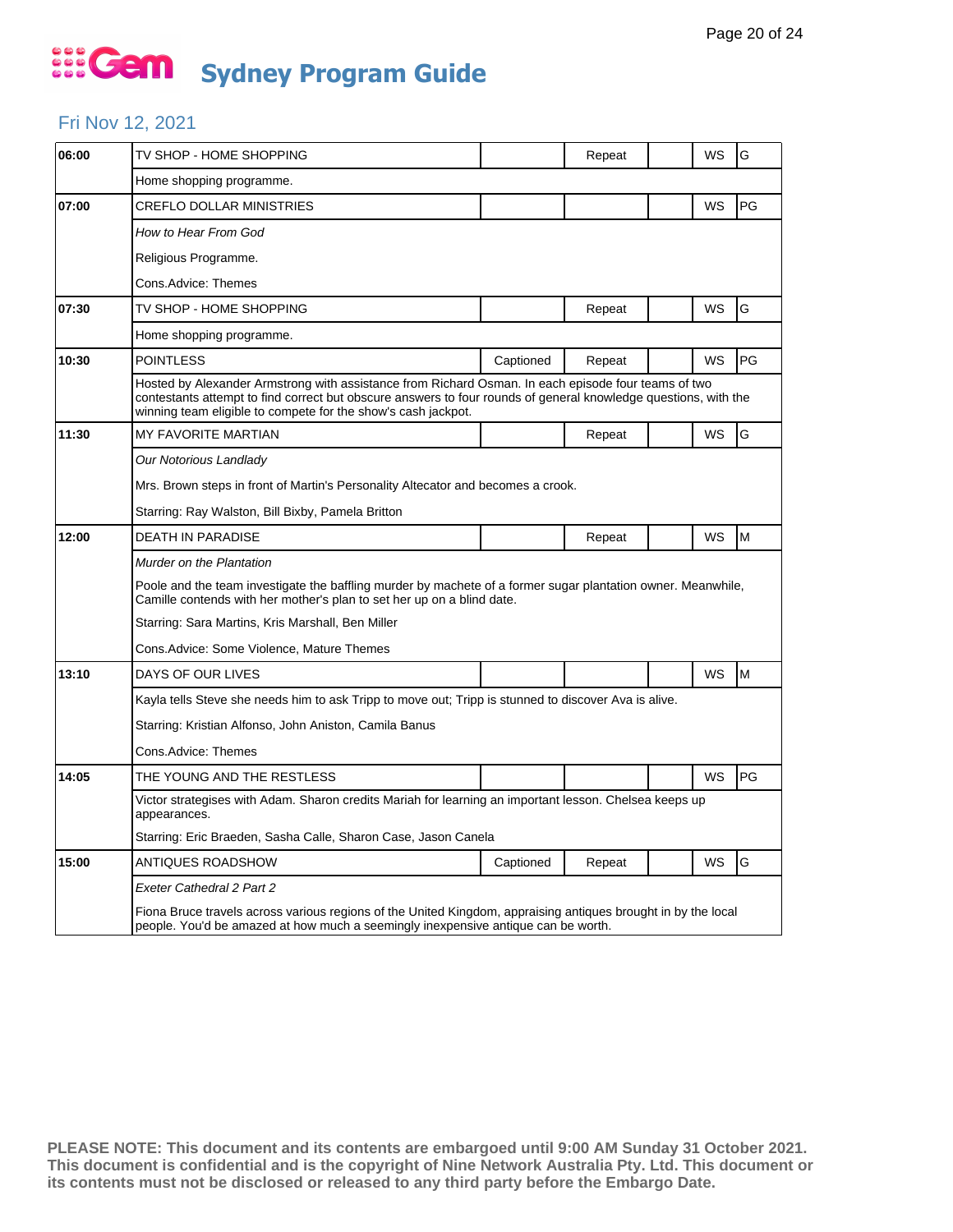#### Fri Nov 12, 2021

| 15:30 | SARABAND FOR DEAD LOVERS                                                                                                                                                                     | 1948 | Captioned | Repeat |  |           | lG         |  |  |
|-------|----------------------------------------------------------------------------------------------------------------------------------------------------------------------------------------------|------|-----------|--------|--|-----------|------------|--|--|
|       | Saraband For Dead Lovers                                                                                                                                                                     |      |           |        |  |           |            |  |  |
|       | A young woman marries Prince George but it's far from a love match as she falls for a Swedish Count.                                                                                         |      |           |        |  |           |            |  |  |
|       | Starring: Stewart Granger, Joan Greenwood, Flora Robson                                                                                                                                      |      |           |        |  |           |            |  |  |
| 17:30 | SECRET LIFE OF THE ZOO                                                                                                                                                                       |      | Captioned | Repeat |  | <b>WS</b> | <b>IPG</b> |  |  |
|       | Observational documentary series capturing in incredible detail, the remarkable behaviour of the animals at Chester<br>Zoo, in Cheshire, England and their relationships with their keepers. |      |           |        |  |           |            |  |  |
|       | Cons. Advice: Themes                                                                                                                                                                         |      |           |        |  |           |            |  |  |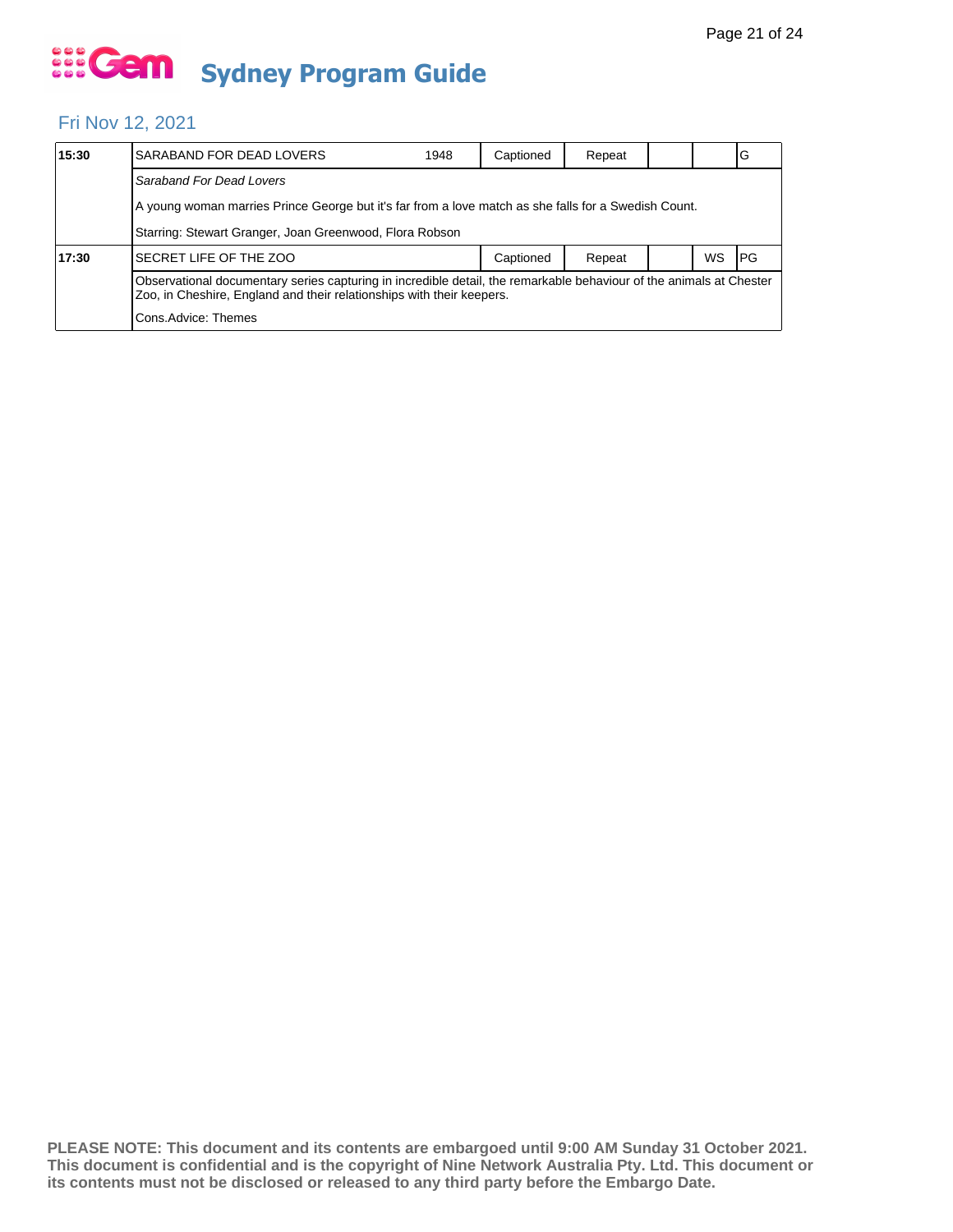#### Fri Nov 12, 2021

| 18:30 | ANTIQUES ROADSHOW                                                                                                                                                                                            | Captioned | Repeat |  | <b>WS</b> | G |  |  |
|-------|--------------------------------------------------------------------------------------------------------------------------------------------------------------------------------------------------------------|-----------|--------|--|-----------|---|--|--|
|       | The Scottish National Gallery of Modern Art 2                                                                                                                                                                |           |        |  |           |   |  |  |
|       | Fiona Bruce travels across various regions of the United Kingdom, appraising antiques brought in by the local<br>people. You'd be amazed at how much a seemingly inexpensive antique can be worth.           |           |        |  |           |   |  |  |
| 19:30 | <b>SAVED &amp; REMADE</b>                                                                                                                                                                                    |           |        |  | WS        | G |  |  |
|       | A sailing club's training boat which was damaged in a storm, a professional trombone player's first trombone and an<br>old coffee table are the three items brought in for the team to pitch to reuse today. |           |        |  |           |   |  |  |
| 20:30 | <b>TBA</b>                                                                                                                                                                                                   | Captioned |        |  | WS        | G |  |  |
|       | Information To Follow.                                                                                                                                                                                       |           |        |  |           |   |  |  |
| 22:30 | TBA                                                                                                                                                                                                          | Captioned |        |  | <b>WS</b> | G |  |  |
|       | Information To Follow.                                                                                                                                                                                       |           |        |  |           |   |  |  |
| 00:00 | ANTIQUES ROADSHOW                                                                                                                                                                                            | Captioned | Repeat |  | <b>WS</b> | G |  |  |
|       | The Scottish National Gallery of Modern Art 2 Part 1                                                                                                                                                         |           |        |  |           |   |  |  |
|       | Fiona Bruce travels across various regions of the United Kingdom, appraising antiques brought in by the local<br>people. You'd be amazed at how much a seemingly inexpensive antique can be worth.           |           |        |  |           |   |  |  |
| 00:30 | <b>MY FAVORITE MARTIAN</b>                                                                                                                                                                                   |           | Repeat |  | WS        | G |  |  |
|       | Our Notorious Landlady                                                                                                                                                                                       |           |        |  |           |   |  |  |
|       | Mrs. Brown steps in front of Martin's Personality Altecator and becomes a crook.                                                                                                                             |           |        |  |           |   |  |  |
|       | Starring: Ray Walston, Bill Bixby, Pamela Britton                                                                                                                                                            |           |        |  |           |   |  |  |
| 01:00 | TV SHOP - HOME SHOPPING                                                                                                                                                                                      |           | Repeat |  | WS        | G |  |  |
|       | Home shopping programme.                                                                                                                                                                                     |           |        |  |           |   |  |  |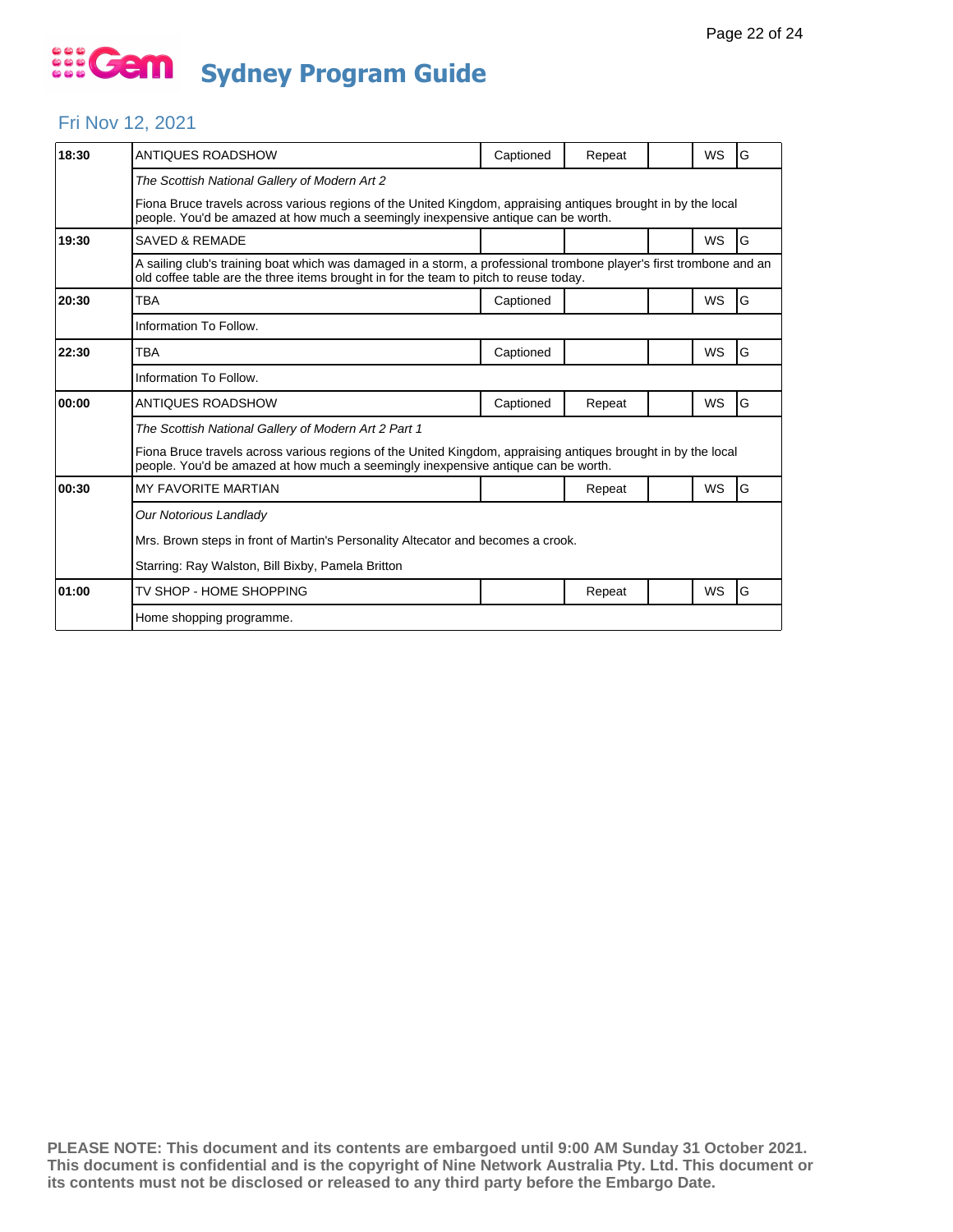#### Sat Nov 13, 2021

| 06:00 | NEWSTYLE DIRECT                                                                                                                                                                                                                                                                                                              |           | Repeat |  | WS | G         |  |  |
|-------|------------------------------------------------------------------------------------------------------------------------------------------------------------------------------------------------------------------------------------------------------------------------------------------------------------------------------|-----------|--------|--|----|-----------|--|--|
|       | Versamax Power-Tool System                                                                                                                                                                                                                                                                                                   |           |        |  |    |           |  |  |
|       | Home shopping programme.                                                                                                                                                                                                                                                                                                     |           |        |  |    |           |  |  |
| 06:30 | TV SHOP - HOME SHOPPING                                                                                                                                                                                                                                                                                                      |           | Repeat |  | WS | G         |  |  |
|       | Home shopping programme.                                                                                                                                                                                                                                                                                                     |           |        |  |    |           |  |  |
| 10:00 | ADVENTURES IN RAINBOW COUNTRY                                                                                                                                                                                                                                                                                                |           | Repeat |  |    | G         |  |  |
|       | Night Caller                                                                                                                                                                                                                                                                                                                 |           |        |  |    |           |  |  |
|       | Follows the adventures of a teenager named Billy Williams and his friend Pete Gawa in northern Ontario.                                                                                                                                                                                                                      |           |        |  |    |           |  |  |
|       | Starring: Stephen Cottier, Buckley Petawabano, Susan Conway                                                                                                                                                                                                                                                                  |           |        |  |    |           |  |  |
| 10:30 | <b>MY FAVORITE MARTIAN</b>                                                                                                                                                                                                                                                                                                   |           | Repeat |  | WS | G         |  |  |
|       | Martin Meets His Match                                                                                                                                                                                                                                                                                                       |           |        |  |    |           |  |  |
|       | Using his time machine, Martin brings Leonardo da Vinci into the present to help him with a mechanical problem.                                                                                                                                                                                                              |           |        |  |    |           |  |  |
|       | Starring: Ray Walston, Bill Bixby, Pamela Britton                                                                                                                                                                                                                                                                            |           |        |  |    |           |  |  |
| 11:00 | EDGAR WALLACE MYSTERIES                                                                                                                                                                                                                                                                                                      |           | Repeat |  | WS | PG        |  |  |
|       | <b>Accidental Death</b>                                                                                                                                                                                                                                                                                                      |           |        |  |    |           |  |  |
|       | Returning from a party the adopted daughter of Colonel Paxton and her boyfriend are surprised by an intruder. The<br>colonel, however, instantly remembers him as a war comrade.                                                                                                                                             |           |        |  |    |           |  |  |
|       | Starring: Emrys Jones, Sarah Lawson, Patrick Barr                                                                                                                                                                                                                                                                            |           |        |  |    |           |  |  |
|       | Cons.Advice: Some Violence                                                                                                                                                                                                                                                                                                   |           |        |  |    |           |  |  |
| 12:15 | ON THE BUSES<br>1971                                                                                                                                                                                                                                                                                                         | Captioned | Repeat |  | WS | PG        |  |  |
|       | When the Town & District Bus Company finds itself short-staffed they decide to employ female drivers. The bus<br>crews, led by Stan and Jack are horrified and use every trick in the book to make them leave.<br>Starring: Reg Varney, Doris Hare, Bob Grant                                                                |           |        |  |    |           |  |  |
|       | Cons.Advice: Sexual References                                                                                                                                                                                                                                                                                               |           |        |  |    |           |  |  |
| 14:05 | 1954<br>WEST OF ZANZIBAR                                                                                                                                                                                                                                                                                                     | Captioned | Repeat |  |    | G         |  |  |
|       | West Of Zanzibar                                                                                                                                                                                                                                                                                                             |           |        |  |    |           |  |  |
|       | The story of native tribesmen who move towards Mombasa getting drawn into the world of ivory smuggling.                                                                                                                                                                                                                      |           |        |  |    |           |  |  |
|       | Starring: Anthony Steel, Sheila Sim, William Simmons                                                                                                                                                                                                                                                                         |           |        |  |    |           |  |  |
| 16:05 | THE BIG COUNTRY<br>1959                                                                                                                                                                                                                                                                                                      | Captioned | Repeat |  | WS | <b>PG</b> |  |  |
|       | A retired, wealthy sea Captain arrives in the vast expanse of the West to marry fiancée Pat Terrill. Trouble soon<br>arises between the two families over a valuable patch of land and watering rights for cattle.<br>Starring: Gregory Peck, Charlton Heston, Jean Simmons<br>Cons.Advice: Some Violence, Sexual References |           |        |  |    |           |  |  |
|       |                                                                                                                                                                                                                                                                                                                              |           |        |  |    |           |  |  |